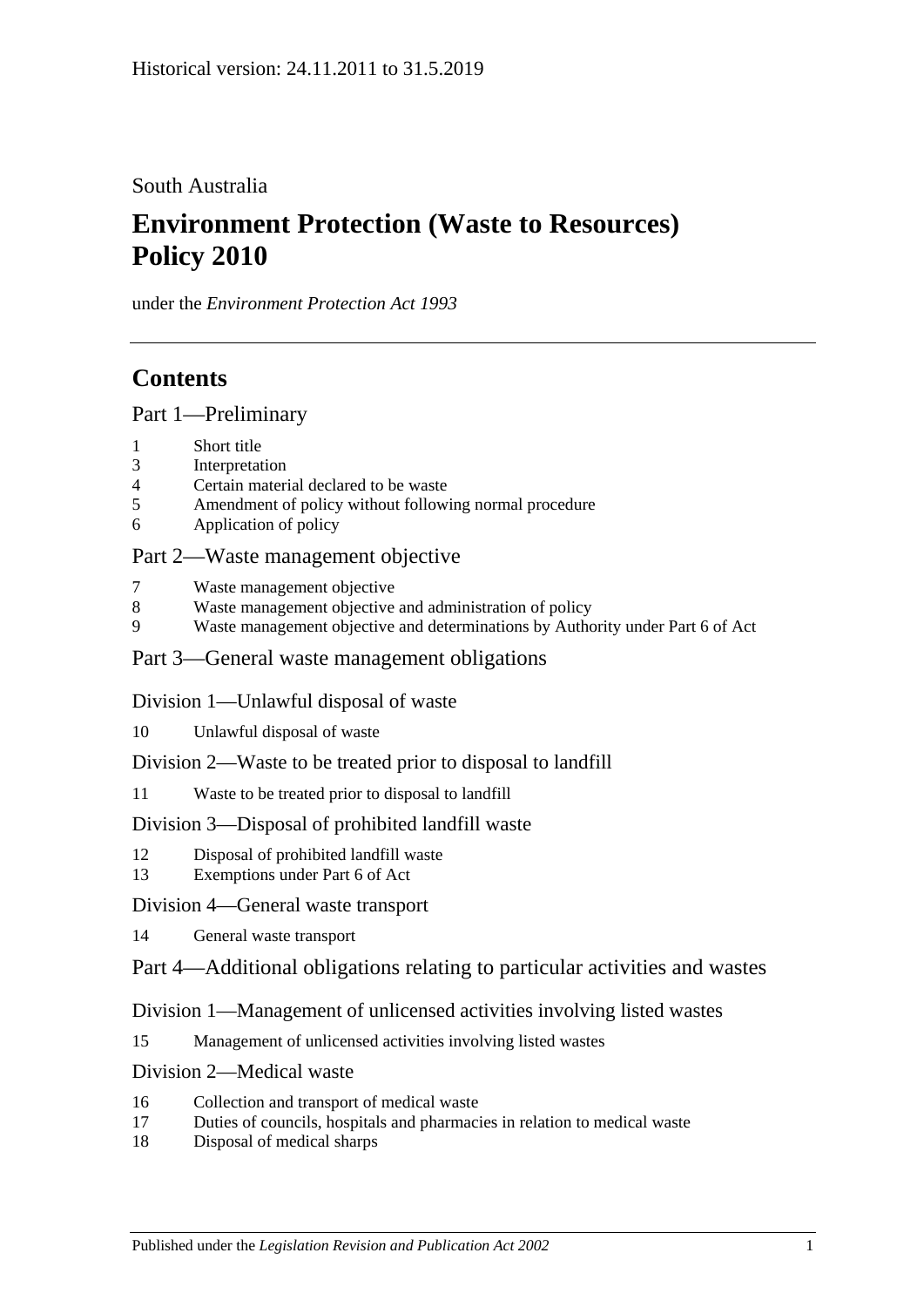[Division 3—Management of other particular wastes](#page-14-1)

- 19 [Matters to be taken into account by Authority under Part 6 of Act in relation to HCBs,](#page-14-2)  [OCPs and PCBs](#page-14-2)
- [Part 5—Waste management codes of practice and general environmental duty](#page-15-0)

20 [Waste management codes of practice and general environmental duty](#page-15-1)

### [Part 6—Design, construction and operational standards for depots](#page-16-0)

- 21 [Matters to be taken into account by Authority in relation to landfill depots](#page-16-1)
- 22 Matters to be taken into account by Authority in relation to material recovery facilities and [beverage container collection depots and super collectors](#page-16-2)
- 23 [Matters to be taken into account by Authority in relation to transfer stations](#page-16-3)

[Schedule 1—Waste to which policy does not apply](#page-17-0)

- [Schedule 2—Specified areas for clause](#page-17-1) 11
- [Schedule 3—Waste excluded from application of clause](#page-17-2) 11

[Schedule 4—Prohibited landfill waste](#page-18-0)

[Schedule 5—Waste management codes of practice and general environmental](#page-20-0)  [duty](#page-20-0)

[Legislative history](#page-21-0)

# <span id="page-1-0"></span>**Part 1—Preliminary**

### <span id="page-1-1"></span>**1—Short title**

This policy may be cited as the *[Environment Protection \(Waste to Resources\)](http://www.legislation.sa.gov.au/index.aspx?action=legref&type=subordleg&legtitle=Environment%20Protection%20(Waste%20to%20Resources)%20Policy%202010)  [Policy](http://www.legislation.sa.gov.au/index.aspx?action=legref&type=subordleg&legtitle=Environment%20Protection%20(Waste%20to%20Resources)%20Policy%202010) 2010*.

### <span id="page-1-3"></span><span id="page-1-2"></span>**3—Interpretation**

(1) In this policy, unless the contrary intention appears—

*Act* means the *[Environment Protection Act](http://www.legislation.sa.gov.au/index.aspx?action=legref&type=act&legtitle=Environment%20Protection%20Act%201993) 1993*;

*ANZECC* means the Australian and New Zealand Environment and Conservation Council;

*appropriate licensed material recovery facility or composting depot* in relation to waste, means a material recovery facility or composting depot licensed for the reception, storage or treatment of waste of that kind;

*appropriate licensed or approved depot* in relation to waste, means—

(a) a depot licensed for the reception, storage, treatment or disposal of waste of that kind; or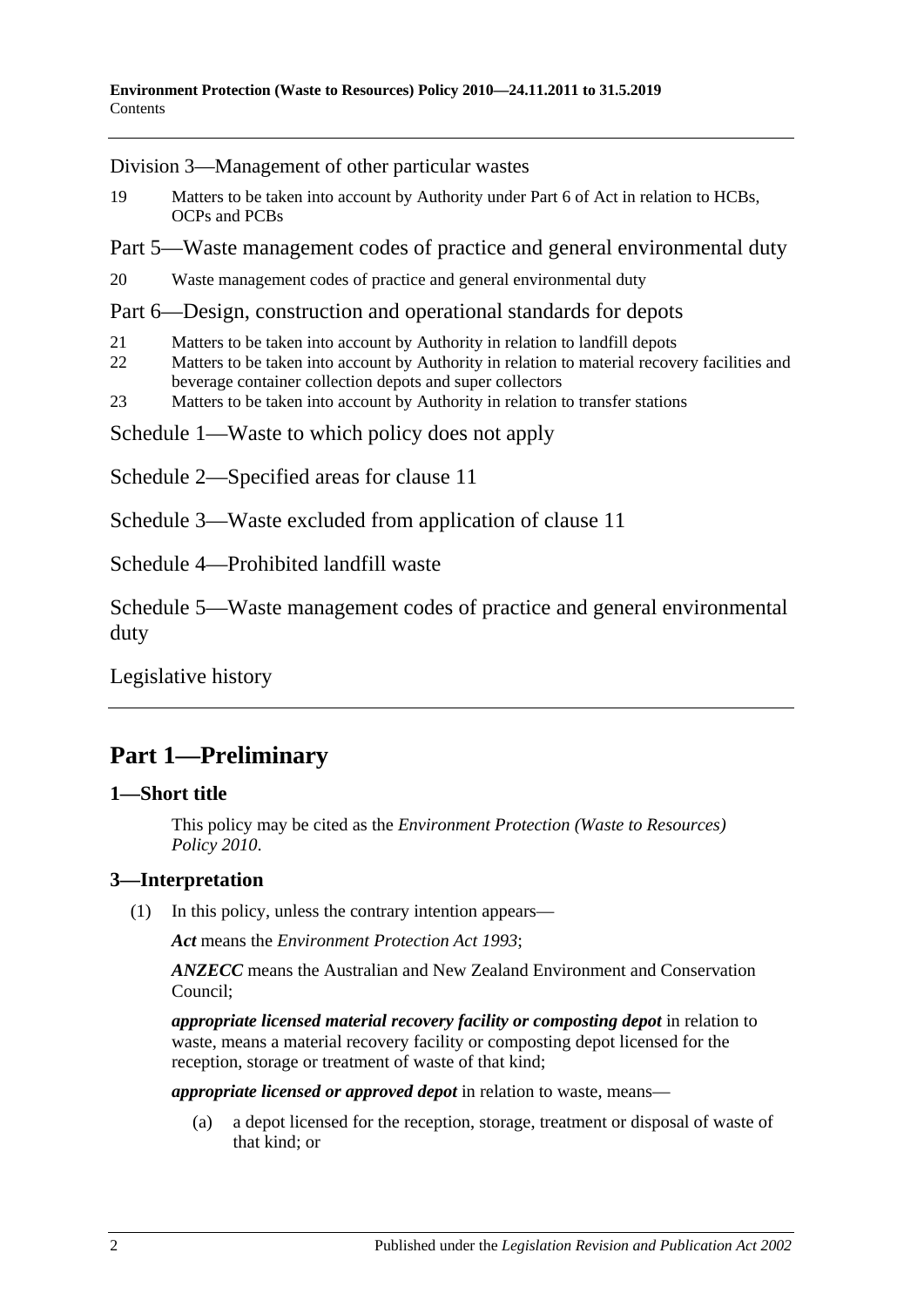(b) a depot that the Authority has determined may be conducted for the reception, storage, treatment or disposal of waste of that kind without the requirement for an environmental authorisation under Part 6 of the Act;

*composting depot* means a depot for the treatment of organic waste for the production of compost, and includes a composting works as described in clause 6(3) of Schedule 1 Part A of the Act;

*depot* means a landfill depot, material recovery facility, transfer station or composting depot;

*dispose* of waste includes deposit the waste and cause or allow the waste to be disposed of or deposited;

*domestic waste* means waste produced in the course of a domestic activity;

*hazardous waste* means listed waste having a characteristic described in schedule A list 2 of the *National Environment Protection (Movement of controlled waste between States and Territories) Measure*, as amended from time to time;

*HCBs* means Hexachlorobenzenes;

*landfill depot* means a depot for the controlled disposal of waste to land;

*licence condition* means a condition of a licence under Part 6 of the Act;

*licensed* means subject to a licence under Part 6 of the Act:

*liquid waste* means waste classified as liquid waste in accordance with the assessment process set out in the guideline *Liquid waste classification test*, re-issued by the Authority in September 2003;

*listed waste* means waste of a kind specified in Schedule 1 Part B of the Act;

*material recovery facility* means a depot for the treatment of waste for resource recovery, other than a composting depot;

*medical sharp* means an object or device that has been discarded in the course of medical, dental or veterinary practice or research and has a sharp point, protuberance or cutting edge that is capable of causing a penetrating injury to humans, and includes (but is not limited to) needles, hypodermic needles, syringes with needles or any other surgical instruments;

*medical waste* means waste consisting of—

- (a) medical sharps; or
- (b) human tissue, bone, organ, body part or foetus; or
- (c) a vessel, bag or tube containing a liquid body substance; or
- (d) an animal carcass discarded in the course of veterinary research or medical practice or research; or
- (e) a specimen or culture discarded in the course of medical, dental or veterinary practice or research and any material that has come into contact with such a specimen or culture; or
- (f) any other article or matter that is discarded in the course of medical, dental or veterinary practice or research and that poses a significant risk to the health of a person who comes into contact with it;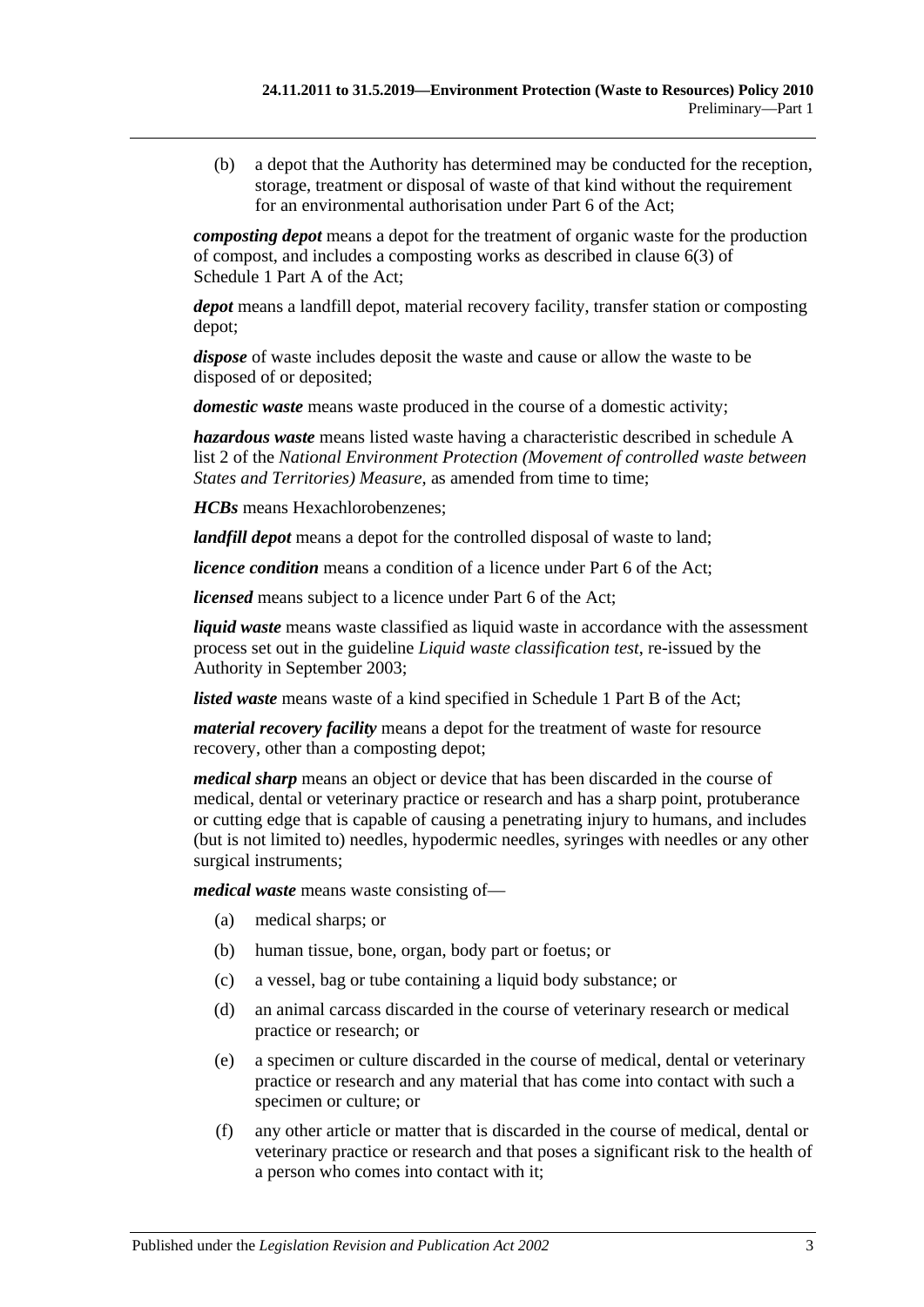*Metropolitan Adelaide* has the same meaning as in the *[Development Act](http://www.legislation.sa.gov.au/index.aspx?action=legref&type=act&legtitle=Development%20Act%201993) 1993*;

*metropolitan council* means a council whose area is wholly or partly within Metropolitan Adelaide;

*OCPs* means Organochlorine pesticides;

<span id="page-3-0"></span>*oil* means—

- (a) petroleum based oils including lubricant base oils, prepared lubricant additives containing carrier oils, lubricants for engines, gear sets, pumps and bearings, greases, hydraulic fluids, brake fluids, transmission oils, and transformer and heat transfer oils; or
- (b) synthetic equivalents of the substances referred to in [paragraph](#page-3-0) (a); or
- (c) cooking oil other than cooking oil used in the course of a domestic activity;

*operator* of a depot that is licensed means the holder of the licence in respect of the depot;

*packaging* includes containers and wrapping;

*PCBs* means Polychlorinated Biphenyls;

*prescribed activity* means—

- (a) medical practice other than—
	- (i) the practice of pathology; or
	- (ii) medical practice at a hospital; or
- (b) dental practice other than at a hospital; or
- (c) nursing practice other than at a hospital; or
- (d) operating a nursing home; or
- (e) veterinary practice; or
- (f) operating a hospital with a capacity of less than 40 beds; or
- (g) operating an immunisation clinic;

*prescribed container* means a container—

- (a) that is impervious to moisture and leak-proof or, in the case of containers storing only discarded medical sharps or any other sharp article, leak resistant; and
- (b) that will not rip, tear or burst under normal conditions of handling; and
- (c) on which is displayed a label that complies with the labelling requirements of the *Industry Code of Practice for the Management of Clinical and Related Wastes 2007*, 5th edition, prepared by the Australian and New Zealand Clinical Waste Management Industry Group, as amended from time to time; and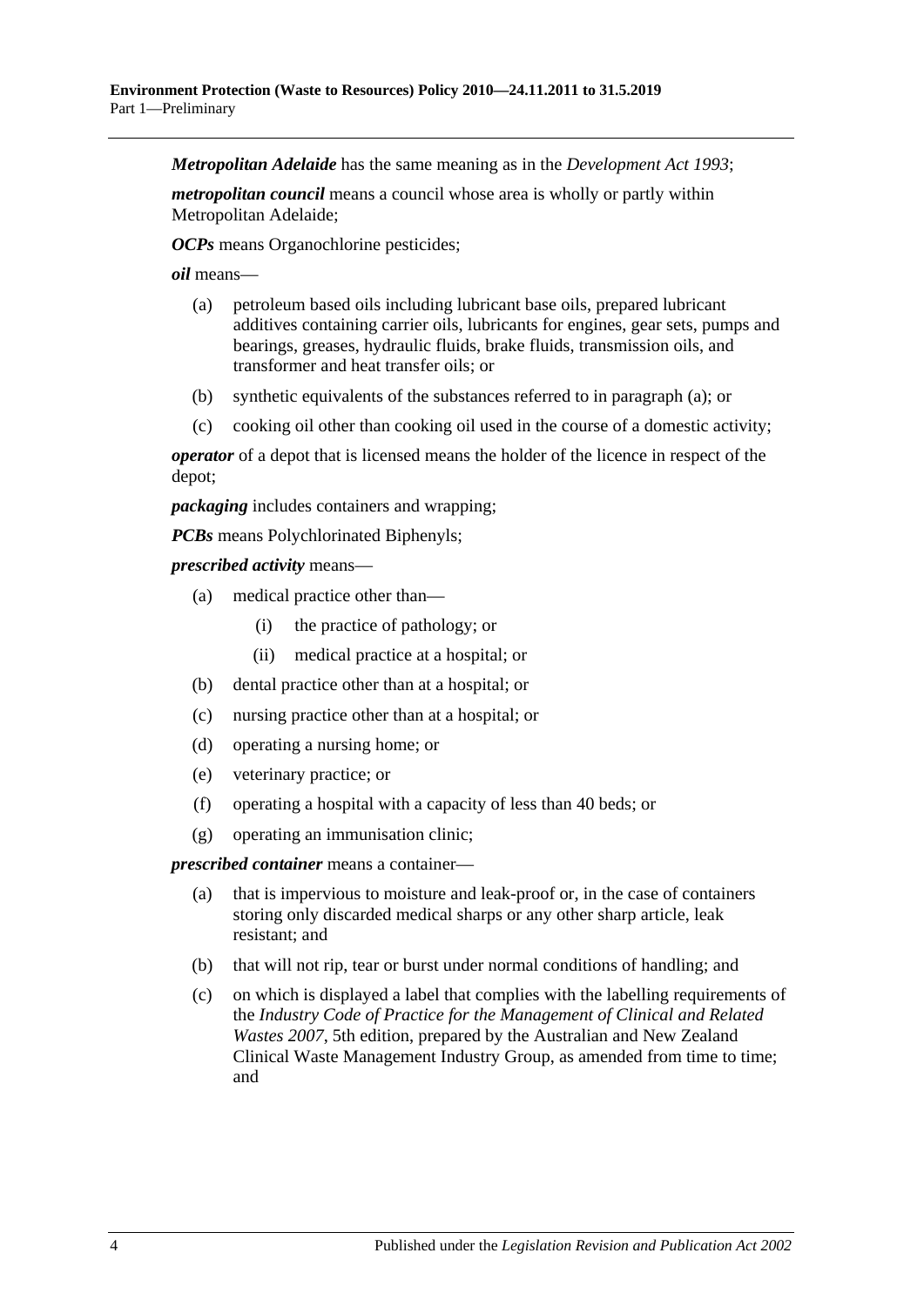(d) that, in the case of a container for waste consisting of medical sharps, complies with the requirements of AS 4031-1992 *Non-reusable containers for the collection of sharp medical items used in health care areas*, as amended from time to time, AS 4261:1994 *Reusable containers for the collection of sharp items used in human and animal applications*, as amended from time to time, AS 4939-2001 *Non-reusable personal use containers for the collection and disposal of hypodermic needles and syringes*, as amended from time to time, or British Standard 7320:1990 *Specification for sharps containers*, as amended from time to time, as the case requires;

*prohibited landfill waste* for an area means waste of a kind declared in [Schedule 4](#page-18-0) to be prohibited landfill waste for that area;

*resource recovery* in relation to waste, means—

- (a) reusing the waste; or
- (b) recycling the waste; or
- (c) recovering energy or other resources from the waste;

*sinkhole* means a surface depression caused by a collapse of soil or overlying formation above fractured or cavernous bedrock;

*transfer station* means a depot for the reception and aggregation of waste streams prior to their transport to some other depot or place for further sorting, resource recovery or disposal;

*waste management* includes resource recovery operations;

*waste management hierarchy* has the same meaning as in the *[Zero Waste SA](http://www.legislation.sa.gov.au/index.aspx?action=legref&type=act&legtitle=Zero%20Waste%20SA%20Act%202004)  Act [2004](http://www.legislation.sa.gov.au/index.aspx?action=legref&type=act&legtitle=Zero%20Waste%20SA%20Act%202004)*;

*waste management objective*—see [clause](#page-6-2) 7;

*waste transporter* means a person who collects or transports waste for fee or reward;

*wastewater* has the same meaning as in the *[Environment Protection \(Water Quality\)](http://www.legislation.sa.gov.au/index.aspx?action=legref&type=subordleg&legtitle=Environment%20Protection%20(Water%20Quality)%20Policy%202003)  [Policy](http://www.legislation.sa.gov.au/index.aspx?action=legref&type=subordleg&legtitle=Environment%20Protection%20(Water%20Quality)%20Policy%202003) 2003*.

- (2) For the purposes of this policy, a reference to the *treatment* of waste is a reference to the treatment of waste in some way—
	- (a) to recover material from the waste that may be reused or recycled; or
	- (b) to recover energy or other resources from the waste; or
	- (c) to prepare the waste for further treatment to recover material from the waste that may be reused or recycled or to recover energy or other resources from the waste,

and includes, but is not limited to, sorting, shredding, crushing, compacting or packaging the waste.

- (3) For the purposes of this policy, unless the contrary intention appears, a reference to waste of a particular kind includes a reference to waste that contains waste of that kind to a significant extent.
- (4) For the avoidance of doubt (but unless the contrary intention appears), a reference in this policy to the disposal of waste includes a reference to the stockpiling of waste.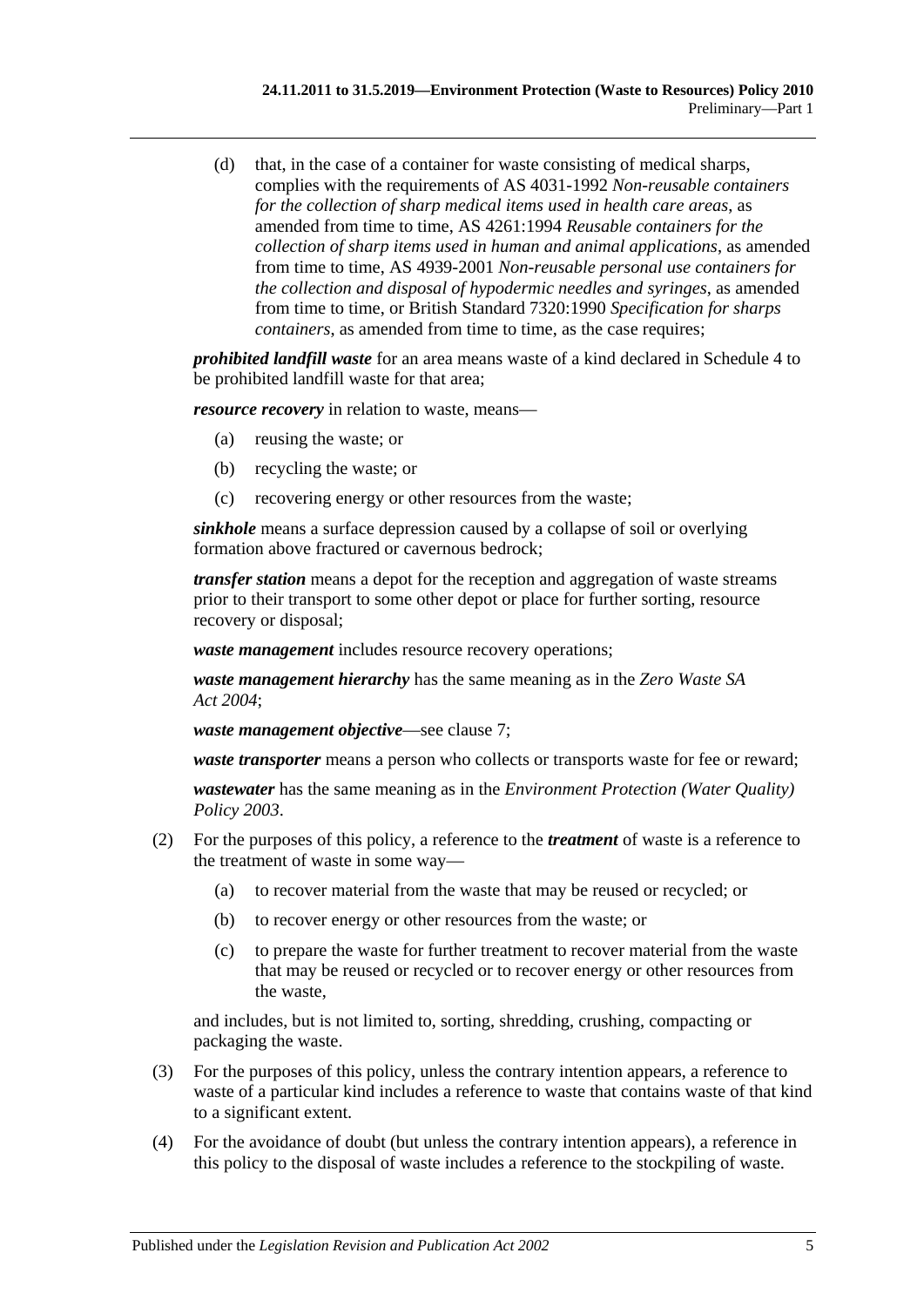(5) In this policy, the expression *mandatory provision* followed by a statement as to the category of an offence signifies that contravention of the provision at whose foot the expression appears will be an offence of the stated category for the purposes of Part 5 of the Act.

**Note—**

Unless the contrary intention appears, terms used in this policy that are defined in the Act have the respective meanings assigned to those terms by the Act.

### <span id="page-5-0"></span>**4—Certain material declared to be waste**

For the purposes of the definition of *waste* in section 3(1) of the Act, waste or material resulting from the treatment of waste continues to be waste except insofar as—

- (a) it constitutes a product that meets specifications or standards published from time to time or approved in writing by the Authority; or
- (b) if no specification or standard published or approved in writing by the Authority applies to such waste or treatment of waste—it constitutes a product that is ready and intended for imminent use without the need for further treatment to prevent any environmental harm that might result from such use.

### <span id="page-5-2"></span><span id="page-5-1"></span>**5—Amendment of policy without following normal procedure**

- (1) The following provisions of this policy may be amended by the Minister by notice in the Gazette under section  $32(1)(c)$  of the Act:
	- (a) [clause](#page-1-3)  $3(1)$ :
	- (b) [clause](#page-7-5) 10(1);
	- (c) [clause](#page-9-2)  $11(2)$ ;
	- (d) [clause](#page-12-5) 15(2);
	- (e) [clause](#page-14-3) 18(3);
	- (f) [Part 4 Division 3;](#page-14-1)
	- $(g)$  [Part 6;](#page-16-0)
	- (h) [Schedule 1;](#page-17-0)
	- (i) [Schedule 2;](#page-17-1)
	- (j) Schedule 3;
	- (k) [Schedule 4;](#page-18-0)
	- (l) [Schedule 5.](#page-20-0)
- <span id="page-5-4"></span><span id="page-5-3"></span>(2) The following kinds of changes may be made to a provision by amendment under [subclause](#page-5-2) (1):
	- (a) in the case of [clause](#page-1-3)  $3(1)$ —a change that is consequential on a change to some other provision;
	- (b) in the case of [clause](#page-12-5)  $10(1)$  and clause  $15(2)$ —the addition of a further exception;
	- (c) in the case of [clause](#page-14-3)  $11(2)$  and clause  $18(3)$ —the substitution of a later date;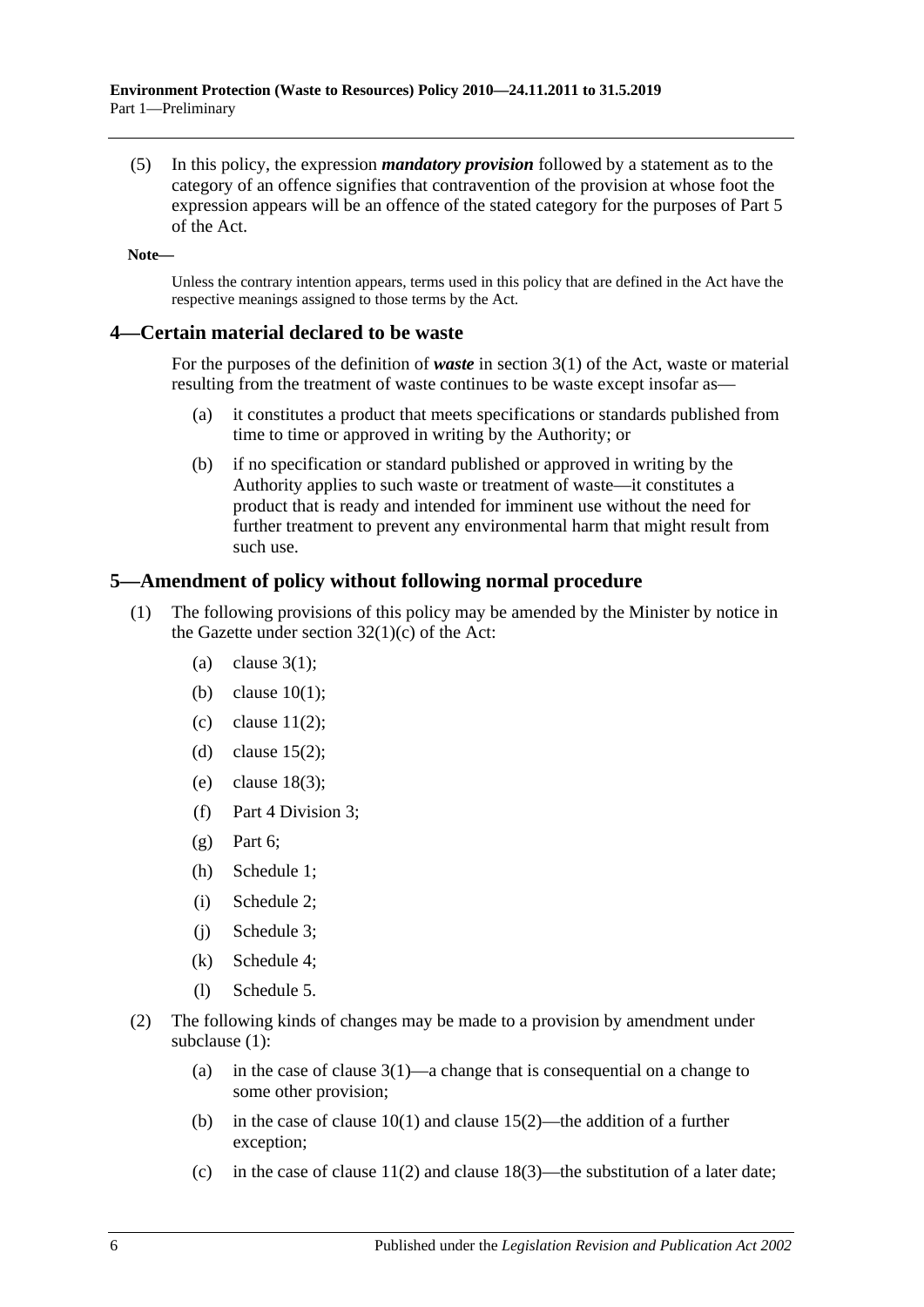- (d) in the case of any provision, but subject to [paragraphs](#page-5-3) (b) and [\(c\)—](#page-5-4)the revocation or substitution of the provision wholly or in part, the variation of the text of the provision or the insertion of material into the provision.
- (3) The Authority must not make a recommendation to the Minister for amendment of any of the provisions referred to in [subclause](#page-5-2) (1) unless—
	- (a) the proposal for the amendment has been reduced to writing, clearly setting out the purpose and the likely economic, business, social and environmental impacts of and reasons for the proposed amendment; and
	- (b) there has been consultation with relevant government agencies and relevant organisations, prescribed bodies and industries and the community likely to be affected by the proposed amendment; and
	- (c) the views expressed by those consulted have been considered by the Authority and communicated to the Minister.
- (4) The Authority must not make a recommendation to the Minister for amendment of [Schedule 4](#page-18-0) to declare a kind of waste to be prohibited landfill waste for an area unless, before doing so, the Authority has considered the waste management objective and each of the following to the extent they are relevant:
	- (a) whether the disposal of waste of that kind to landfill in that area (or anywhere) presents an unacceptable risk to the health and safety of any person or the environment;
	- (b) whether processes, technologies or systems exist that enable resource recovery in relation to waste of that kind;
	- (c) whether there are existing or developing markets to enable resource recovery in relation to waste of that kind;
	- (d) whether it is reasonable or practicable, having regard to the location and availability of depots, processes, technologies or systems, to implement resource recovery in relation to waste of that kind produced in that area;
	- (e) whether it is reasonable and practicable for new processes, technologies or systems to be put in place to enable resource recovery in relation to waste of that kind produced in that area;
	- (f) whether there are programs in place in the State or elsewhere in Australia that reduce the need for the disposal of waste of that kind to landfill.

### <span id="page-6-0"></span>**6—Application of policy**

Subject to section 7 of the Act, this policy applies to all waste within the meaning of the Act other than waste of a kind specified in [Schedule 1.](#page-17-0)

## <span id="page-6-1"></span>**Part 2—Waste management objective**

### <span id="page-6-2"></span>**7—Waste management objective**

(1) The objective of this policy (the *waste management objective*) is to achieve sustainable waste management by applying the waste management hierarchy consistently with the principles of ecologically sustainable development set out in section 10 of the Act.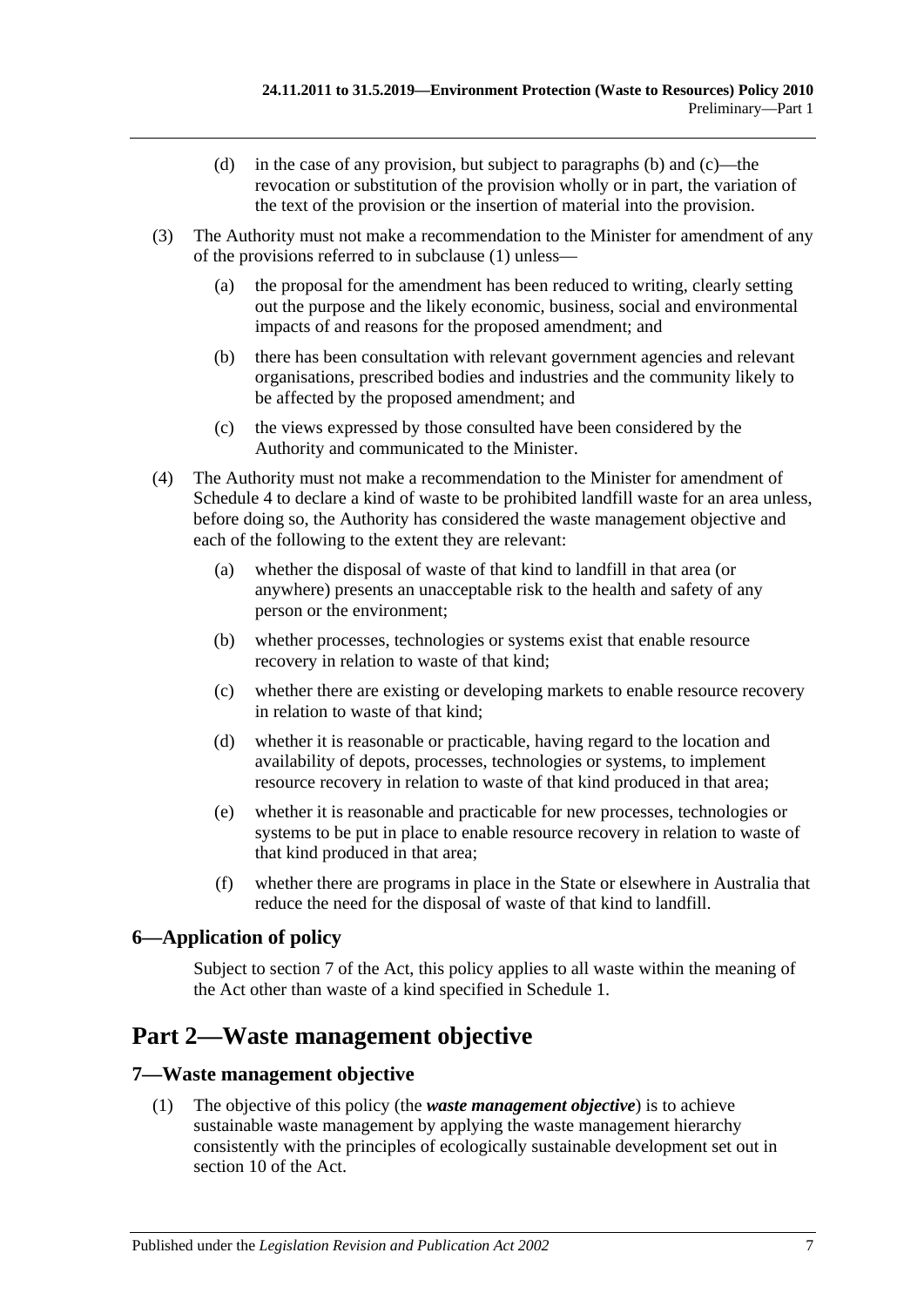- (2) In order to meet the waste management objective, waste management in this State should also—
	- (a) promote best practice and accountable waste management, taking into account regional differences within the State; and
	- (b) include effective recording, monitoring and reporting systems with respect to waste transport, resource recovery and waste disposal; and
	- (c) promote environmental responsibility and involvement in waste avoidance, waste minimisation and waste management within the community.

### <span id="page-7-0"></span>**8—Waste management objective and administration of policy**

The Authority and other administering agencies must take the waste management objective into account in the administration of this policy.

### <span id="page-7-1"></span>**9—Waste management objective and determinations by Authority under Part 6 of Act**

The Authority must take the waste management objective into account—

- (a) in determining matters required to be determined by the Authority under Part 6 of the Act in relation to environmental authorisations or applications for environmental authorisations;
- (b) in determining matters required to be determined by the Authority under Part 6 of the Act in relation to applications for development authorisations referred to the Authority under the *[Development Act](http://www.legislation.sa.gov.au/index.aspx?action=legref&type=act&legtitle=Development%20Act%201993) 1993*.

## <span id="page-7-3"></span><span id="page-7-2"></span>**Part 3—General waste management obligations**

### **Division 1—Unlawful disposal of waste**

### <span id="page-7-5"></span><span id="page-7-4"></span>**10—Unlawful disposal of waste**

- <span id="page-7-6"></span>(1) A person must not dispose of waste except—
	- (a) at an appropriate licensed or approved depot; or
	- $(b)$  by—
		- (i) depositing it in a receptacle provided by a council for collection by a kerbside waste collection service; or
		- (ii) placing it for collection as a part of a kerbside waste collection service provided by a council,

where it is the council's policy that waste of that kind may be disposed of by means of that service;

- (c) by depositing it in a safe and secure receptacle for transport, or collection and transport, to an appropriate licensed or approved depot; or
- (d) by incineration if that process is authorised at law; or
- (e) as required or authorised under an environmental authorisation or as otherwise required or authorised by the Authority; or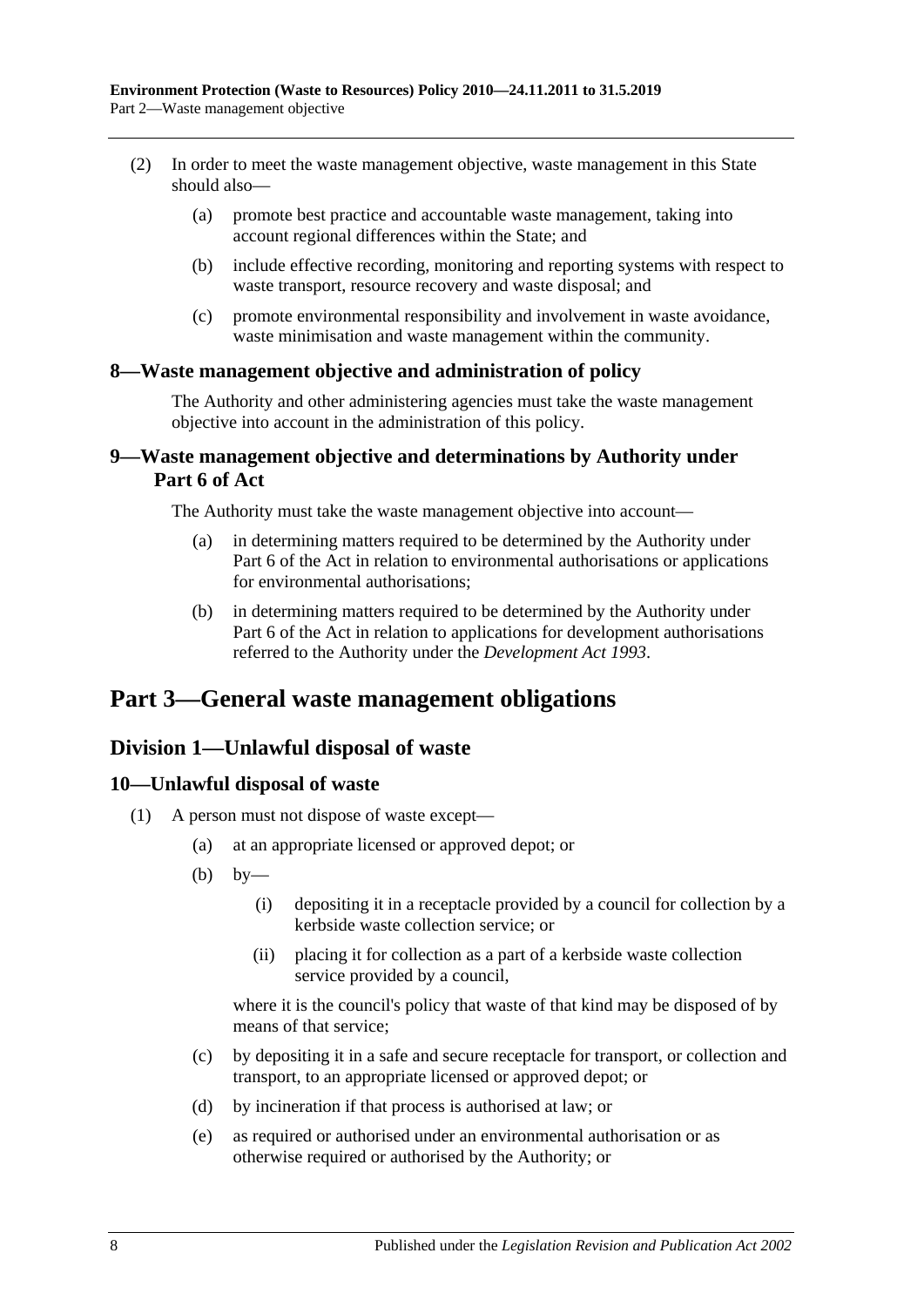<span id="page-8-1"></span>(f) subject to [subclause](#page-8-0) (3), to land owned or occupied by the person, or to land with the permission of the owner or occupier of the land (recognising that nothing in this provision can affect environmental, licensing or other requirements under the Act).

Mandatory provision:

- (a) Category A offence if the waste—
	- (i) is listed waste; or
	- (ii) is disposed of to land where the total costs and expenses that would reasonably be incurred to clean up the waste and transport it to and dispose of it at an appropriate licensed or approved depot would exceed \$50 000; or
	- (iii) is disposed of in a quantity, or total quantity, exceeding 20 kilograms; or
	- (iv) is disposed of in a manner referred to in [subclause](#page-8-0) (3);
- (b) in any other case—Category B offence.
- (2) In order to facilitate the proper management of waste that is to be collected under [subclause](#page-7-6) (1)(b), a metropolitan council must provide a weekly general kerbside waste collection service (other than for recyclable waste or vegetative matter) in respect of residential premises within its area.
- <span id="page-8-0"></span>(3) [Subclause](#page-8-1)  $(1)(f)$  does not apply if the waste is disposed of—
	- (a) in a manner that results in environmental harm affecting water occurring naturally above or under the ground or water introduced to an aquifer or other area under the ground; or
	- (b) in a manner that results in site contamination or an environmental nuisance; or
	- (c) in a sinkhole located in a karst environment; or
	- (d) in a manner that causes or has the potential to cause unstable geotechnical conditions (including landslides, soil erosion or substantial movement of the waste); or
	- (e) in a manner that causes or has the potential to cause an infestation of vermin, rodents or other pests; or
	- (f) in a manner that is or may be a potential fire hazard.
- (4) An owner or occupier of land must not permit another to dispose of waste to the land in a manner referred to in [subclause](#page-8-0) (3).

Mandatory provision: Category A offence.

(5) The result of disposing of waste in contravention of this clause is declared to be environmental harm for the purposes of section 5(1)(b) of the Act.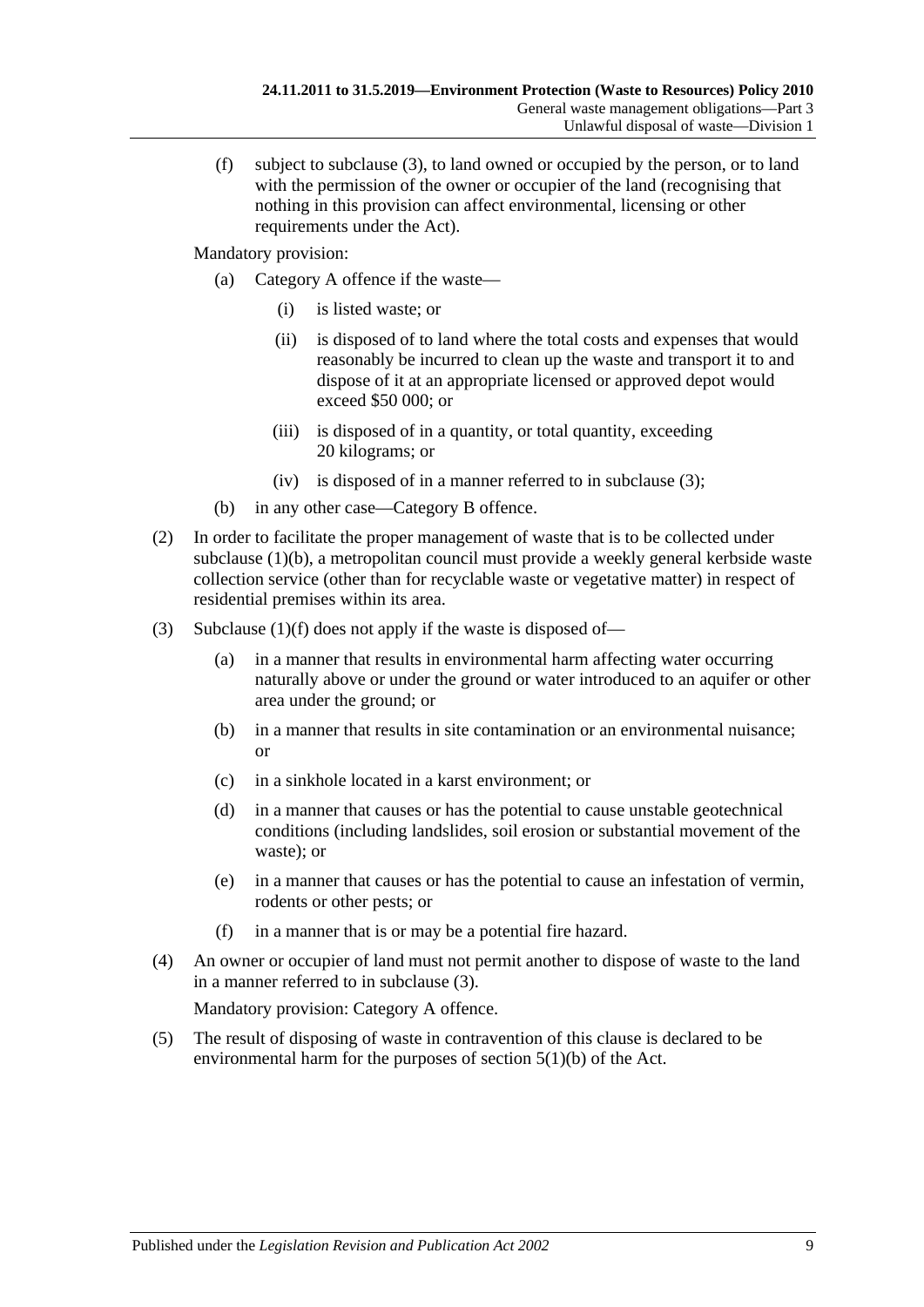### <span id="page-9-0"></span>**Division 2—Waste to be treated prior to disposal to landfill**

### <span id="page-9-1"></span>**11—Waste to be treated prior to disposal to landfill**

- (1) This clause applies to waste produced in an area specified in [Schedule 2](#page-17-1) other than waste excluded from the application of this clause by Schedule 3.
- <span id="page-9-2"></span>(2) This clause will not apply until the second anniversary of the day fixed by the Governor for this policy to come into operation.
- <span id="page-9-3"></span>(3) A person must not dispose of waste to which this clause applies at a landfill depot unless the waste results from, or has been subject to, resource recovery processes carried out—
	- (a) at an appropriate licensed material recovery facility or composting depot; or
	- (b) at some other facility that has been approved by the Authority for the purposes of this clause; or
	- (c) in accordance with the waste management hierarchy and to the extent reasonably achievable.

Mandatory provision: Category B offence.

- <span id="page-9-4"></span>(4) The operator of a landfill depot must not receive waste to which this clause applies for disposal at the depot unless the waste results from, or has been subject to, resource recovery processes carried out—
	- (a) at an appropriate licensed material recovery facility or composting depot; or
	- (b) at some other facility that has been approved by the Authority for the purposes of this clause; or
	- (c) in accordance with the waste management hierarchy and to the extent reasonably achievable.

Mandatory provision: Category B offence.

- <span id="page-9-5"></span>(5) For the purposes of this clause, waste received at a landfill depot will be taken to result from, or have been subject to, resource recovery processes if it has been received from—
	- (a) an appropriate licensed material recovery facility or composting depot; or
	- (b) some other facility that has been approved by the Authority for the purposes of this clause.
- <span id="page-9-6"></span>(6) The Authority may
	- (a) grant an approval to a facility for the purposes of [subclauses](#page-9-3)  $(3)$ ,  $(4)$  and  $(5)$ subject to such conditions as the Authority thinks fit (and the Authority may vary those conditions from time to time);
	- (b) revoke such an approval on such grounds as the Authority thinks fit.
- (7) The conditions of an approval may be varied by the addition, substitution or deletion of 1 or more conditions.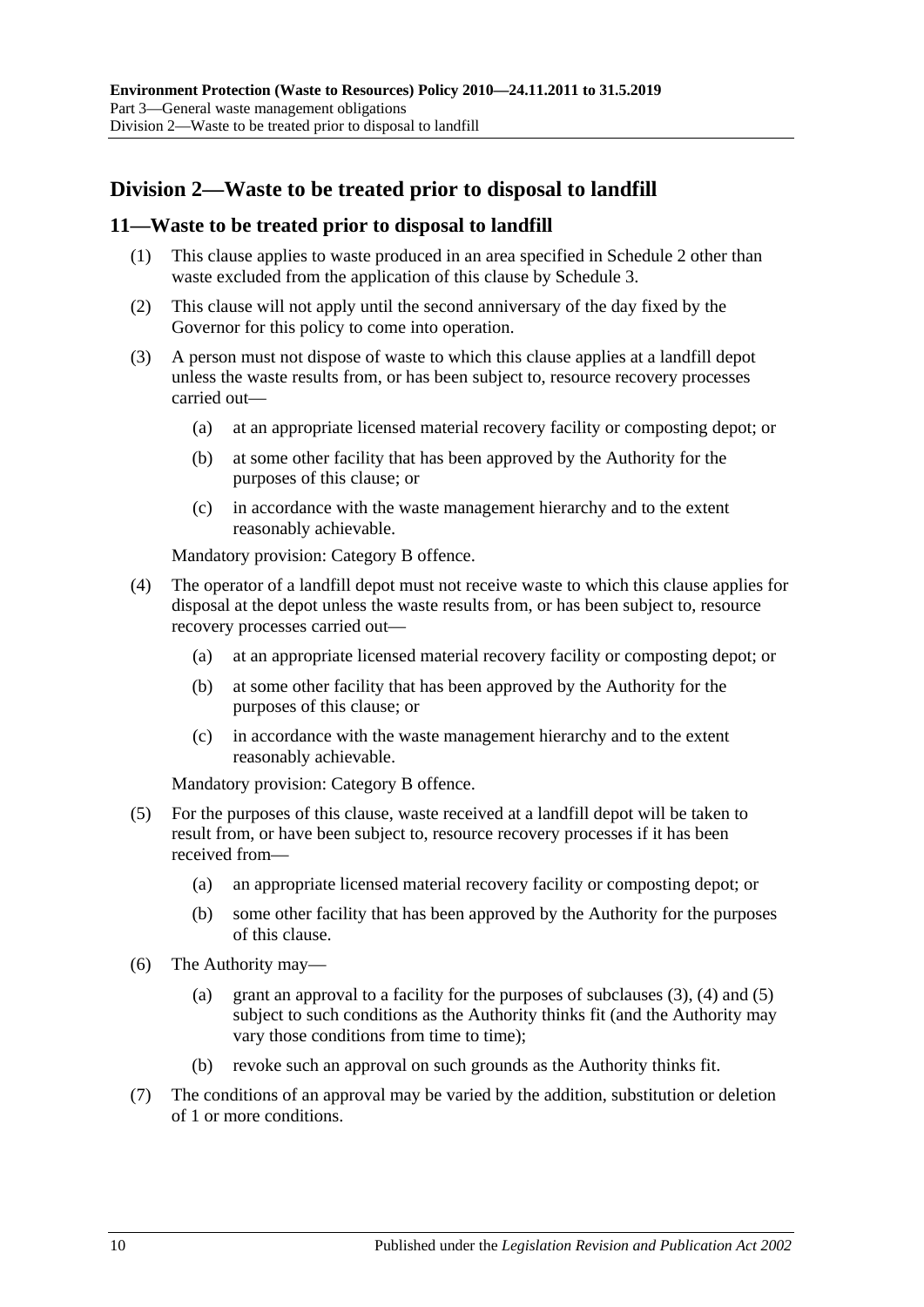(8) In this clause—

*resource recovery processes* means processes carried out for resource recovery, which may include a determination, following examination of waste, that the waste need not be subject to treatment, or further treatment, for resource recovery so long as any such determination is made in accordance with—

- (a) any licence conditions that are expressed to apply for the purposes of this clause; or
- (b) any conditions that apply under [subclause](#page-9-6) (6); or
- (c) any guidelines published from time to time by the Authority for the purposes of this clause.

### <span id="page-10-0"></span>**Division 3—Disposal of prohibited landfill waste**

### <span id="page-10-1"></span>**12—Disposal of prohibited landfill waste**

(1) A person must not dispose of waste at a landfill depot if the waste was produced in an area for which the waste is prohibited landfill waste.

Mandatory provision: Category B offence.

(2) A person must not dispose of waste in an area for which the waste is prohibited landfill waste by depositing it in a receptacle for collection or transport for disposal at a landfill depot.

Mandatory provision: Category B offence.

- <span id="page-10-2"></span>(3) The operator of a landfill depot must not receive waste for disposal at the depot if—
	- (a) the waste was produced in an area for which the waste is prohibited landfill waste; or
	- (b) the depot is situated in an area for which the waste is prohibited landfill waste.

Mandatory provision: Category B offence.

- <span id="page-10-3"></span>(4) This clause does not apply to the disposal or receipt of waste at a landfill depot if—
	- (a) a determination has been made, following examination of the waste, that the waste need not be subject to treatment, or further treatment, for the removal of material that is prohibited landfill waste; and
	- (b) the determination has been made—
		- (i) at an appropriate licensed material recovery facility or composting depot in accordance with any licence conditions that are expressed to apply for the purposes of this clause; or
		- (ii) at some other facility that has been approved by the Authority for the purposes of this clause in accordance with any conditions that apply under this clause; or
		- (iii) in accordance with any guidelines published from time to time by the Authority for the purposes of this clause.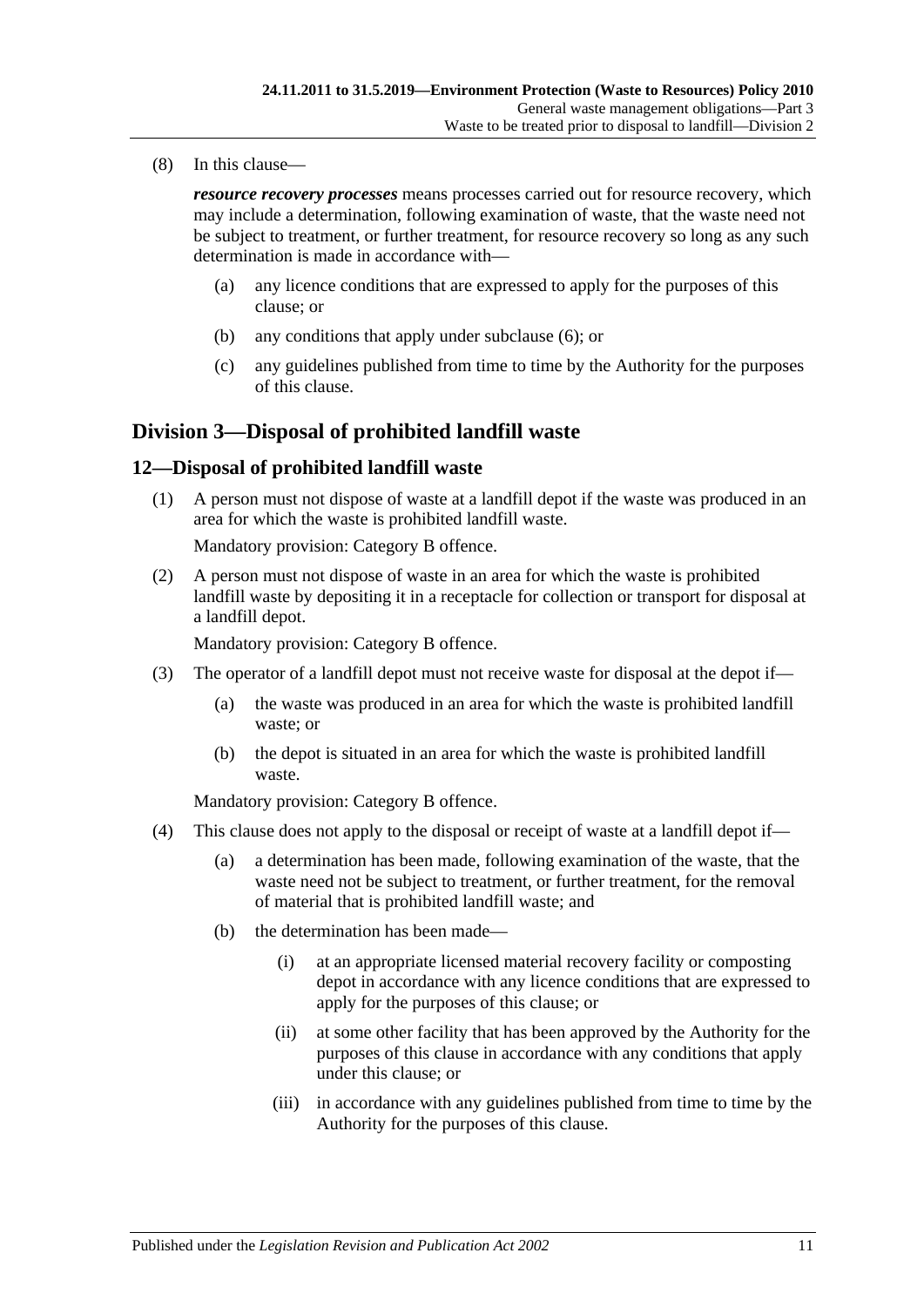- <span id="page-11-3"></span>(5) For the purposes of [subclause](#page-10-2) (3), prohibited landfill waste received at a landfill depot will be taken to have been the subject of a determination referred to in [subclause](#page-10-3) (4) if it has been received from—
	- (a) an appropriate licensed material recovery facility or composting depot; or
	- (b) some other facility that has been approved by the Authority for the purposes of this clause.
- (6) The Authority may—
	- (a) grant an approval to a facility for the purposes of [subclauses](#page-10-3) (4) and [\(5\)](#page-11-3) subject to such conditions as the Authority thinks fit (and the Authority may vary those conditions from time to time);
	- (b) revoke such an approval on such grounds as the Authority thinks fit.
- (7) The conditions of an approval may be varied by the addition, substitution or deletion of 1 or more conditions.

### <span id="page-11-0"></span>**13—Exemptions under Part 6 of Act**

Section 39(1) of the Act does not apply to an application for an exemption from [clause](#page-10-1) 12.

### <span id="page-11-1"></span>**Division 4—General waste transport**

#### <span id="page-11-2"></span>**14—General waste transport**

A person who transports waste on or in a vehicle must—

- (a) take all reasonable and practicable steps to cover, contain or secure the waste to ensure that it remains on or in the vehicle throughout the course of transportation; and
- (b) ensure that the vehicle being used to transport the waste is designed and sufficiently well maintained so as to prevent the spillage or leakage of the waste; and
- (c) take all reasonable and practicable steps to prevent spillage or leakage of the waste during loading and unloading of the waste; and
- (d) not cause any danger or potential danger by transporting volatile waste in the passenger compartment or transporting incompatible kinds of waste in the same container, or in close proximity in or on the vehicle; and
- (e) if a waste transporter, have on the vehicle an emergency spill kit of a kind suitable for waste of the kind being transported; and
- (f) comply with all reasonable directions of the operator of a licensed depot at which the waste is received; and
- (g) comply with the provisions of the *Australian Code for the Transport of Dangerous Goods by Road and Rail*, Seventh Edition published by the National Transport Commission, as amended from time to time.

Mandatory provision: Category D offence.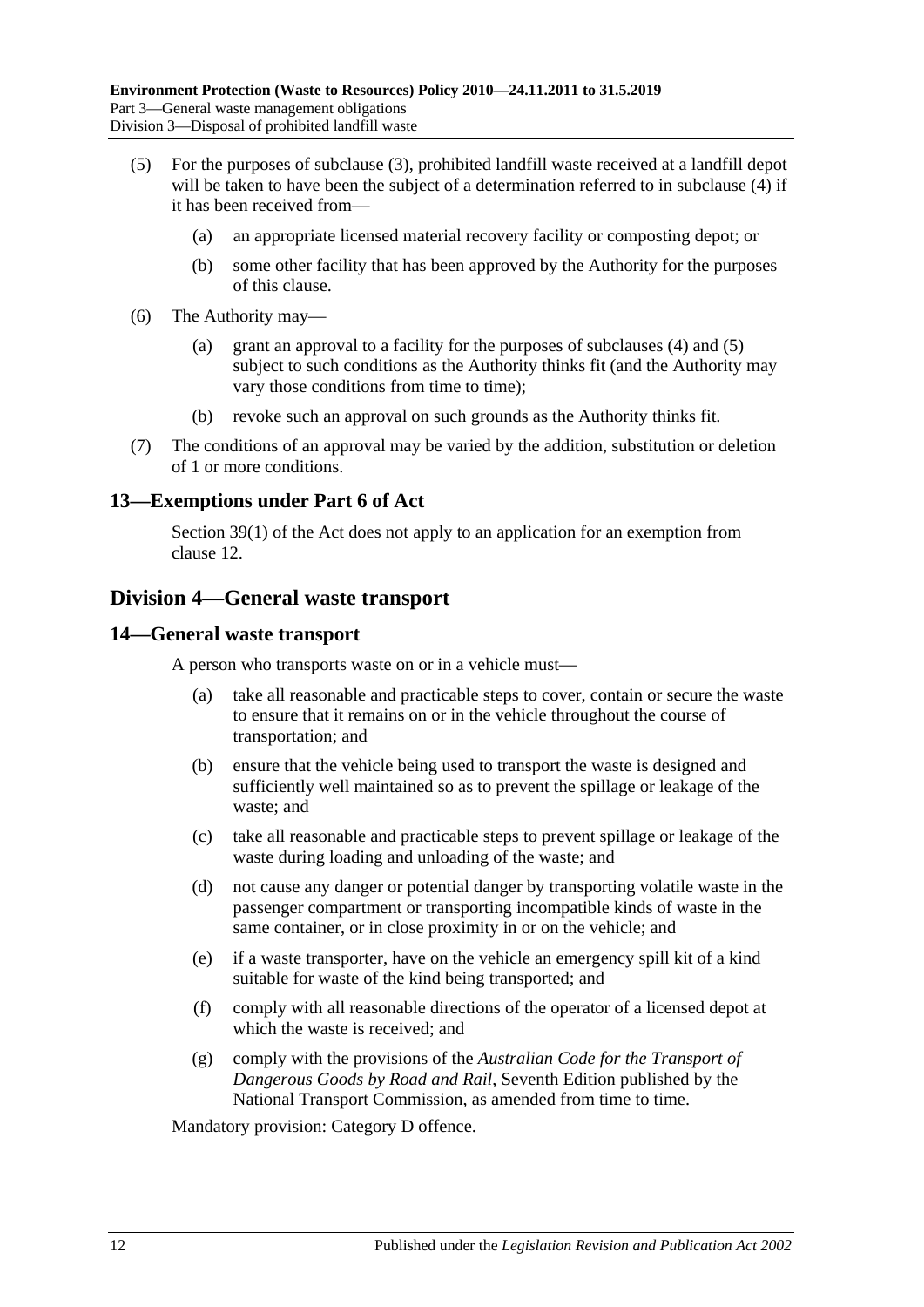# <span id="page-12-0"></span>**Part 4—Additional obligations relating to particular activities and wastes**

### <span id="page-12-1"></span>**Division 1—Management of unlicensed activities involving listed wastes**

### <span id="page-12-6"></span><span id="page-12-2"></span>**15—Management of unlicensed activities involving listed wastes**

- (1) Subject to [subclause](#page-12-5) (2), a person who is not required to hold a licence in respect of an activity that produces, or involves the storage, handling, treatment or disposal of, listed waste must, if the person engages in that activity—
	- (a) ensure that if the listed waste is removed by a waste transporter, the transporter is a licensed waste transporter authorised to transport waste of that kind; and
	- (b) in disposing of the listed waste, take reasonable steps to ensure that the waste is transported to an appropriate licensed or approved depot.

Mandatory provision: Category B offence.

- <span id="page-12-5"></span>(2) [Subclause](#page-12-6) (1) does not apply—
	- (a) to the disposal of waste if the waste is—
		- (i) deposited in a receptacle provided by a council for collection by a kerbside waste collection service; or
		- (ii) placed for collection as a part of a kerbside waste collection service provided by a council,

and it is the council's policy that waste of that kind may be disposed of by means of that service; or

(b) in respect of medical waste produced in the course of a prescribed activity.

### <span id="page-12-3"></span>**Division 2—Medical waste**

### <span id="page-12-7"></span><span id="page-12-4"></span>**16—Collection and transport of medical waste**

- (1) Medical waste produced in the course of a prescribed activity must, as soon as is reasonably practicable after its production, be placed in a prescribed container and—
	- (a) collected for disposal by—
		- (i) a licensed waste transporter authorised to collect and transport medical waste; or
		- (ii) a council; or
	- (b) transported by a person employed or engaged in the business producing the waste directly to—
		- (i) a licensed depot at which medical waste may be received pursuant to the licence; or
		- (ii) a hospital.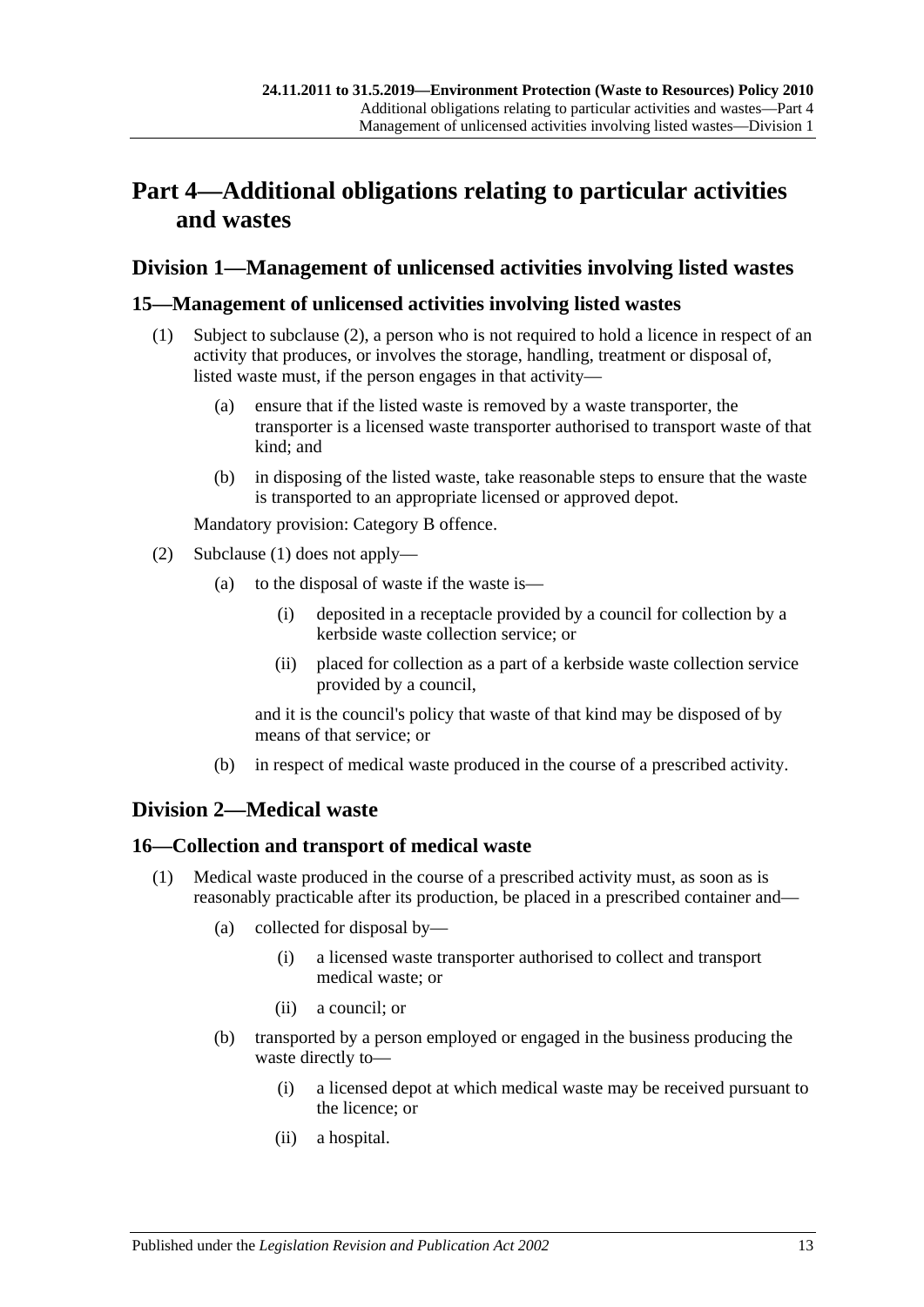(2) A person who carries on a business involving a prescribed activity must ensure that medical waste produced in the course of the business is placed in a prescribed container and collected or transported in accordance with [subclause](#page-12-7) (1). Mandatory provision: Category B offence.

### <span id="page-13-0"></span>**17—Duties of councils, hospitals and pharmacies in relation to medical waste**

- (1) This clause applies to—
	- (a) a council or hospital that receives and stores medical waste produced in the course of a prescribed activity; and
	- (b) a pharmacy that receives and stores medical waste produced in the course of a domestic activity.
- (2) A council, hospital or pharmacy to which this clause applies must ensure that the following provisions are complied with in relation to any medical waste received by it:
	- (a) if any other waste is mixed with medical waste, the other waste is to be dealt with under this clause in the same way as is required in relation to medical waste;
	- (b) all medical waste must be stored in containers that are—
		- (i) weatherproof; and
		- (ii) shatterproof; and
		- (iii) insect and vermin proof; and
		- (iv) leak proof or, in the case of containers storing only discarded medical sharps or any other sharp articles, leak resistant;
	- (c) all containers for medical waste that are kept for further use must be thoroughly cleaned and disinfected as soon as reasonably practicable after emptying;
	- (d) all containers used for the storage or transport of medical waste must be clearly labelled as containing medical waste;
	- (e) all containers of medical waste must be stored in a secure location;
	- (f) all necessary equipment required to clean and disinfect the area in case of accidental spillage of medical waste must be readily available and accessible;
	- (g) discarded medical sharps or any other sharp articles—
		- (i) must be contained for disposal in containers that comply with the requirements of AS 4031-1992 *Non-reusable containers for the collection of sharp medical items used in health care areas*, as amended from time to time, AS 4261:1994 *Reusable containers for the collection of sharp items used in human and animal applications*, as amended from time to time, AS 4939-2001 *Non-reusable personal use containers for the collection and disposal of hypodermic needles and syringes*, as amended from time to time, or British Standard 7320:1990 *Specification for sharps containers*, as amended from time to time, as the case requires; and
		- (ii) must not be subject to compaction by a compacting device nor placed for storage or transport in a portable or mobile compactor;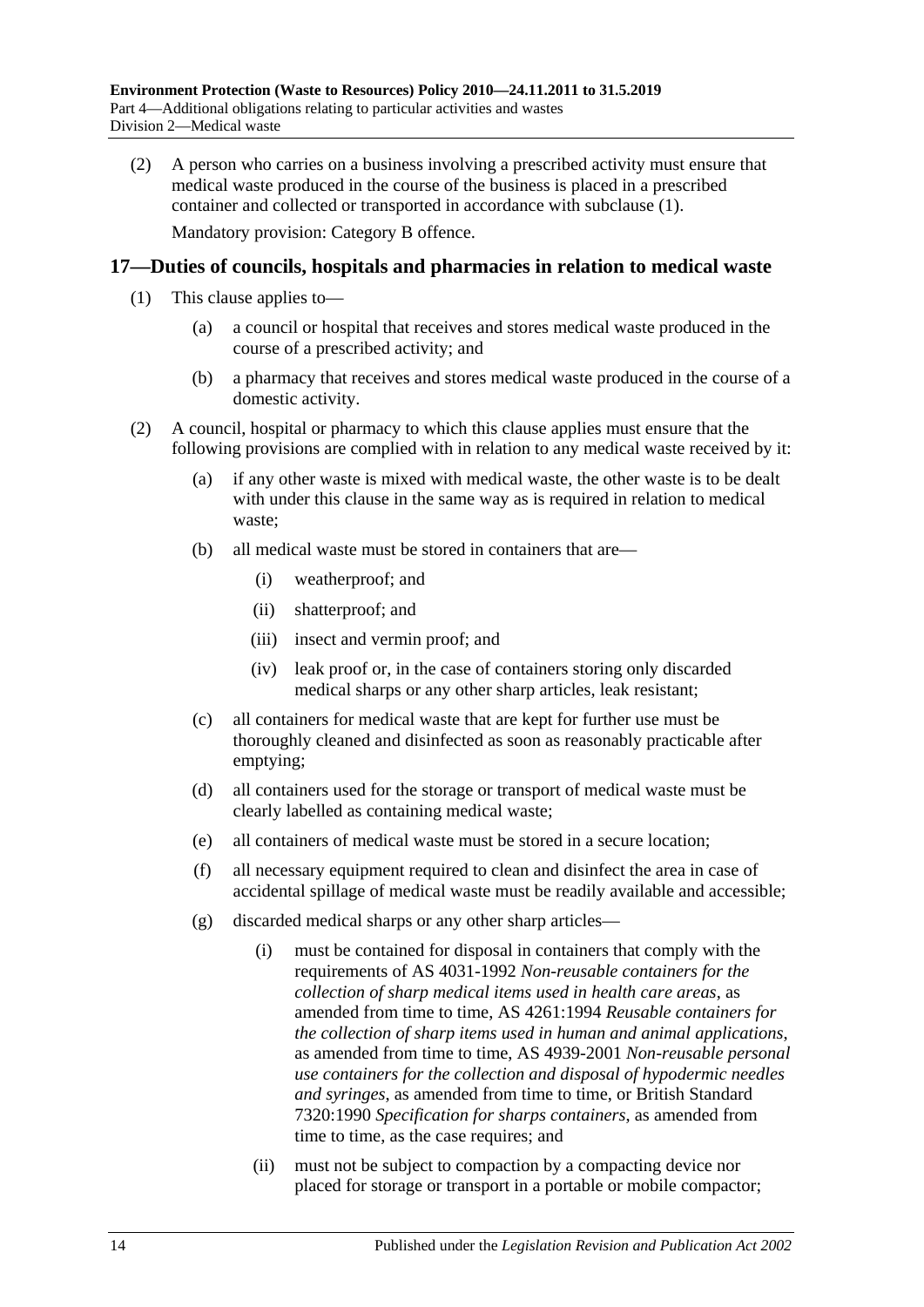- (h) medical waste must be disposed of as soon as reasonably practicable;
- (i) all medical waste must be—
	- (i) disposed of by incineration; or
	- (ii) disposed of by such other method of treatment or disposal as is approved by the Authority and subject to such conditions as the Authority thinks fit; or
	- (iii) collected for disposal by—
		- (A) a licensed waste transporter authorised to collect and transport medical waste; or
		- (B) a council;
- (j) before the collection of medical waste for disposal, the transporter must be advised of the nature of the waste, hazards associated with the waste and any precautions that need to be taken during the collection, transport or disposal of the medical waste;
- (k) the transporter must be given such assistance as is required to ensure that loading operations are carried out in such a way as to prevent spillage of any medical waste.

Mandatory provision: Category B offence.

#### <span id="page-14-0"></span>**18—Disposal of medical sharps**

- (1) A person must not dispose of medical sharps by—
	- (a) depositing medical sharps in a receptacle provided by a council for collection by a kerbside waste collection service; or
	- (b) placing medical sharps for collection as a part of a kerbside waste collection service provided by a council.

Mandatory provision: Category D offence.

(2) In this clause—

*medical sharp* includes needles, hypodermic needles, syringes with needles or other surgical instruments that have been used in a domestic situation for medical purposes.

<span id="page-14-3"></span>(3) This clause will not apply until the second anniversary of the day fixed by the Governor for this policy to come into operation.

#### <span id="page-14-1"></span>**Division 3—Management of other particular wastes**

### <span id="page-14-2"></span>**19—Matters to be taken into account by Authority under Part 6 of Act in relation to HCBs, OCPs and PCBs**

- (1) In determining matters required to be determined by the Authority under Part 6 of the Act—
	- (a) in relation to environmental authorisations or applications for environmental authorisations; or
	- (b) in relation to applications for development authorisations referred to the Authority under the *[Development Act](http://www.legislation.sa.gov.au/index.aspx?action=legref&type=act&legtitle=Development%20Act%201993) 1993*,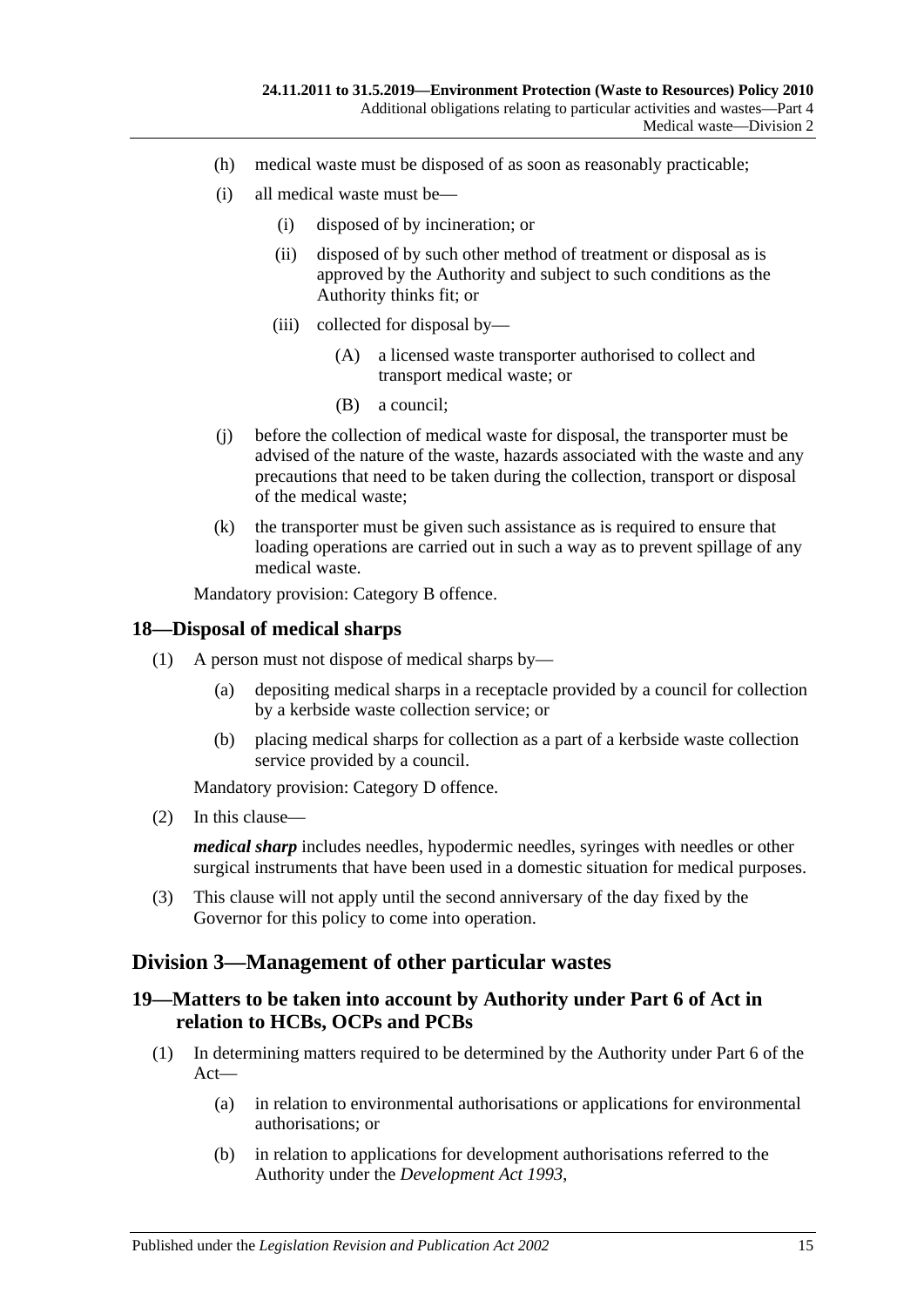that involve the management of HCBs, the Authority must, in addition to taking into account the waste management objective, take into account the *National Strategy for the Management of Scheduled Wastes*, as amended from time to time, and the *Hexachlorobenzene Waste Management Plan* prepared under the *National Strategy for the Management of Scheduled Wastes* by ANZECC, as amended from time to time.

- (2) In determining matters required to be determined by the Authority under Part 6 of the Act—
	- (a) in relation to environmental authorisations or applications for environmental authorisations; or
	- (b) in relation to applications for development authorisations referred to the Authority under the *[Development Act](http://www.legislation.sa.gov.au/index.aspx?action=legref&type=act&legtitle=Development%20Act%201993) 1993*,

that involve the management of OCPs, the Authority must, in addition to taking into account the waste management objective, take into account the *National Strategy for the Management of Scheduled Wastes*, as amended from time to time, and the *Organochlorine Pesticides Waste Management Plan* prepared under the *National Strategy for the Management of Scheduled Wastes* by ANZECC, as amended from time to time.

- (3) In determining matters required to be determined by the Authority under Part 6 of the Act—
	- (a) in relation to environmental authorisations or applications for environmental authorisations; or
	- (b) in relation to applications for development authorisations referred to the Authority under the *[Development Act](http://www.legislation.sa.gov.au/index.aspx?action=legref&type=act&legtitle=Development%20Act%201993) 1993*,

that involve the management of PCBs, the Authority must, in addition to taking into account the waste management objective, take into account the *National Strategy for the Management of Scheduled Wastes*, as amended from time to time, and the *Polychlorinated Biphenyls Waste Management Plan* prepared under the *National Strategy for the Management of Scheduled Wastes* by ANZECC, as amended from time to time.

# <span id="page-15-0"></span>**Part 5—Waste management codes of practice and general environmental duty**

### <span id="page-15-2"></span><span id="page-15-1"></span>**20—Waste management codes of practice and general environmental duty**

- (1) For the purposes of section 25(3)(b) of the Act, compliance with a prescribed code of practice by a person to whom the code applies will satisfy the general environmental duty under section 25 of the Act in relation to pollution by waste of a kind to which the code applies.
- (2) For the purposes of [subclause](#page-15-2) (1), a prescribed code of practice is to be taken to include a requirement for compliance with—
	- (a) any other provision of this policy; and
	- (b) any provision of another environment protection policy or the regulations under the Act; and
	- (c) any condition of an environmental authorisation,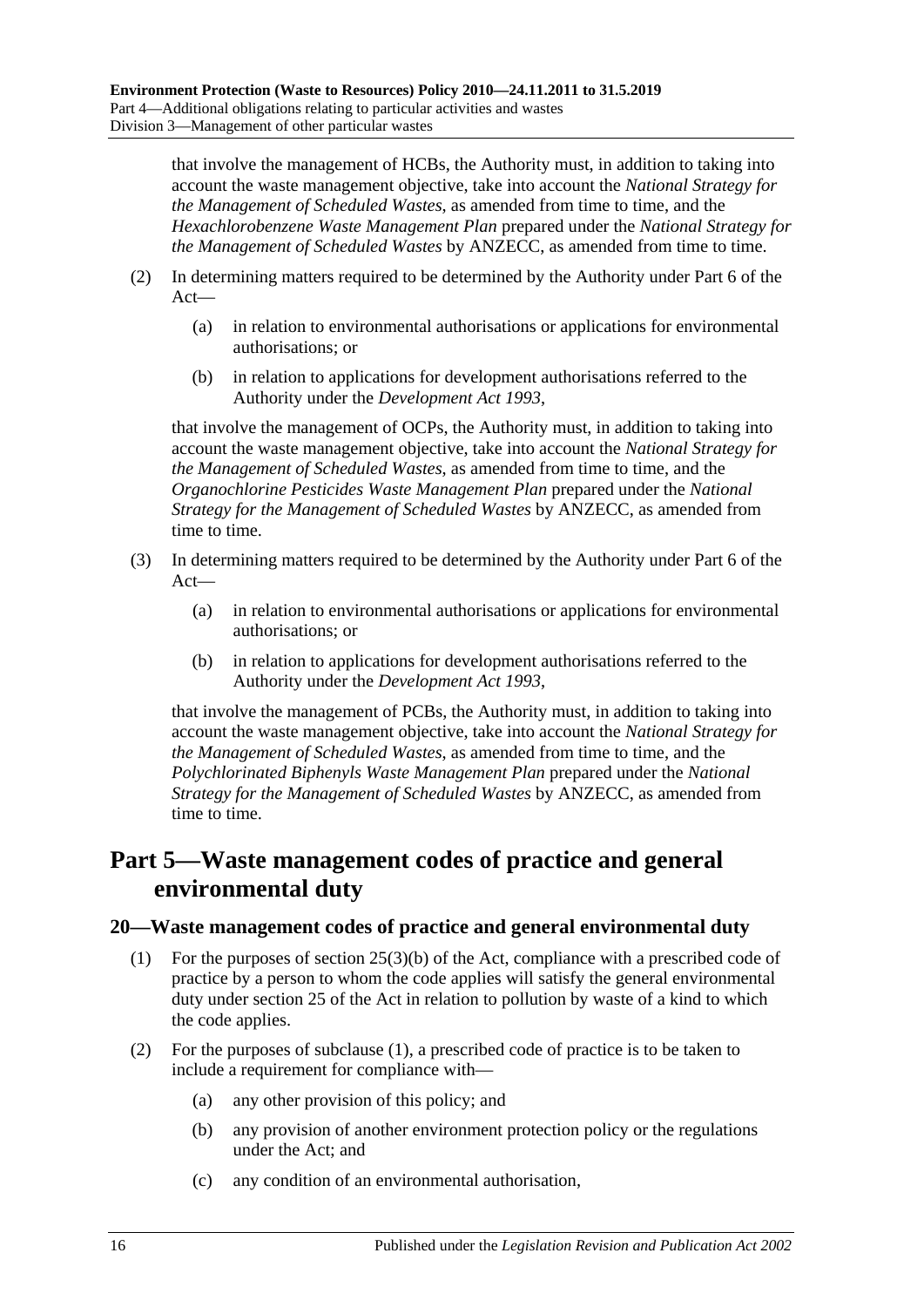to the extent to which the provision or condition is applicable to an activity to which the prescribed code of practice applies.

(3) In this clause—

*prescribed code of practice* means a document declared to be a prescribed code of practice by [Schedule 5.](#page-20-0)

## <span id="page-16-0"></span>**Part 6—Design, construction and operational standards for depots**

### <span id="page-16-1"></span>**21—Matters to be taken into account by Authority in relation to landfill depots**

In determining matters required to be determined by the Authority—

- (a) under Part 6 of the Act in relation to environmental authorisations, or applications for environmental authorisations, that relate to landfill depots; or
- (b) under Part 6 of the Act in relation to applications for development authorisations referred to the Authority under the *[Development Act](http://www.legislation.sa.gov.au/index.aspx?action=legref&type=act&legtitle=Development%20Act%201993) 1993* that relate to landfill depots,

the Authority must, in addition to taking into account the waste management objective, take into account the *EPA Guidelines for Environmental Management of Landfill Facilities (Municipal Solid Waste and Commercial and Industrial General Waste*) 2007 prepared by the Authority, as amended from time to time.

### <span id="page-16-2"></span>**22—Matters to be taken into account by Authority in relation to material recovery facilities and beverage container collection depots and super collectors**

In determining matters required to be determined by the Authority—

- (a) under Part 6 of the Act in relation to environmental authorisations, or applications for environmental authorisations, that relate to material recovery facilities; or
- (b) under Part 6 of the Act in relation to applications for development authorisations referred to the Authority under the *[Development Act](http://www.legislation.sa.gov.au/index.aspx?action=legref&type=act&legtitle=Development%20Act%201993) 1993* that relate to material recovery facilities; or
- (c) under section 69 of the Act in relation to applications for approvals under that section,

the Authority must, in addition to taking into account the waste management objective, take into account the *Environmental Guidelines for Resource Recovery and Waste Transfer Depots* 2001 and the *Environmental Guidelines for Collection Depots* 2000 prepared by the Authority, as amended from time to time.

### <span id="page-16-3"></span>**23—Matters to be taken into account by Authority in relation to transfer stations**

In determining matters required to be determined by the Authority—

(a) under Part 6 of the Act in relation to environmental authorisations, or applications for environmental authorisations, that relate to transfer stations; or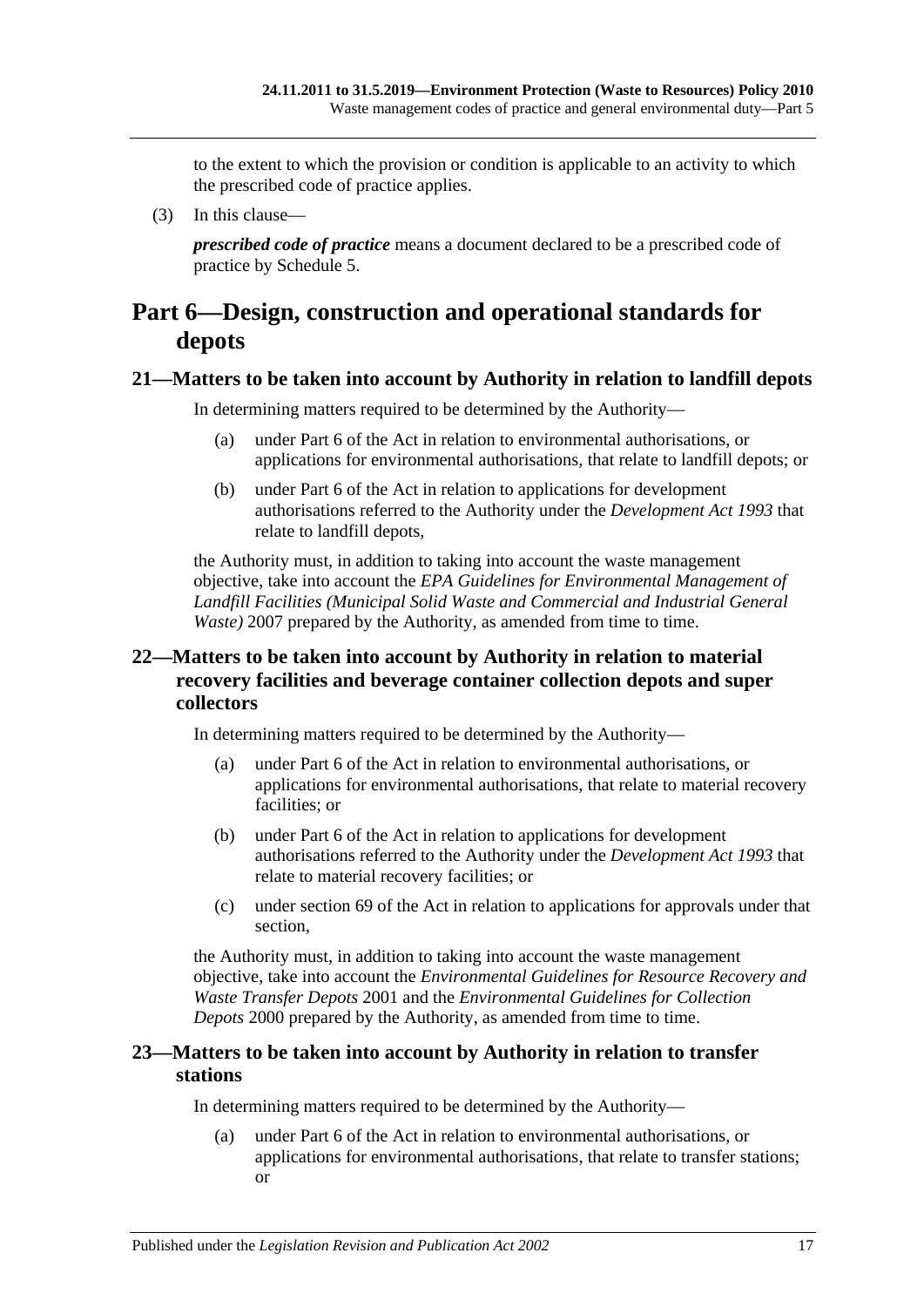(b) under Part 6 of the Act in relation to applications for development authorisations referred to the Authority under the *[Development Act](http://www.legislation.sa.gov.au/index.aspx?action=legref&type=act&legtitle=Development%20Act%201993) 1993* that relate to transfer stations,

the Authority must, in addition to taking into account the waste management objective, take into account the *Environmental Guidelines for Resource Recovery and Waste Transfer Depots* 2001 prepared by the Authority, as amended from time to time.

# <span id="page-17-0"></span>**Schedule 1—Waste to which policy does not apply**

For the purposes of [clause](#page-6-0) 6, this policy does not apply to the following waste:

(a) radioactive waste the management or disposal of which is regulated under the *[Radiation Protection and Control Act](http://www.legislation.sa.gov.au/index.aspx?action=legref&type=act&legtitle=Radiation%20Protection%20and%20Control%20Act%201982) 1982* or a law of the Commonwealth.

# <span id="page-17-1"></span>**Schedule 2—Specified areas for [clause](#page-9-1) 11**

The following areas are specified for the purposes of [clause](#page-9-1) 11 (Waste to be treated prior to disposal to landfill):

(a) Metropolitan Adelaide.

## <span id="page-17-2"></span>**Schedule 3—Waste excluded from application of [clause](#page-9-1) 11**

- 1 Waste of the following kinds is excluded from the application of [clause](#page-9-1) 11 (Waste to be treated prior to disposal to landfill):
	- (a) hazardous waste;
	- (b) medical waste;
	- (c) quarantine waste;
	- (d) wastewater;
	- (e) waste collected by a council by a kerbside waste collection service where the council also provides separate kerbside waste collection services for recyclable waste and vegetative matter;
	- (ea) waste collected by the Adelaide Hills Council by a kerbside waste collection service in the prescribed areas of the Adelaide Hills Council, where the Council also provides a separate kerbside waste collection service for recyclable waste;
	- (f) waste collected by a council through its street sweeping operations or through the emptying of rubbish bins located in public places;
	- (g) waste that the operators of all licensed material recovery facilities or composting depots are not authorised under their licences to receive at the facilities or depots;
	- (h) waste that is required or authorised by an environmental authorisation to be disposed of to landfill without treatment or otherwise required or authorised by the Authority to be disposed of to landfill without treatment;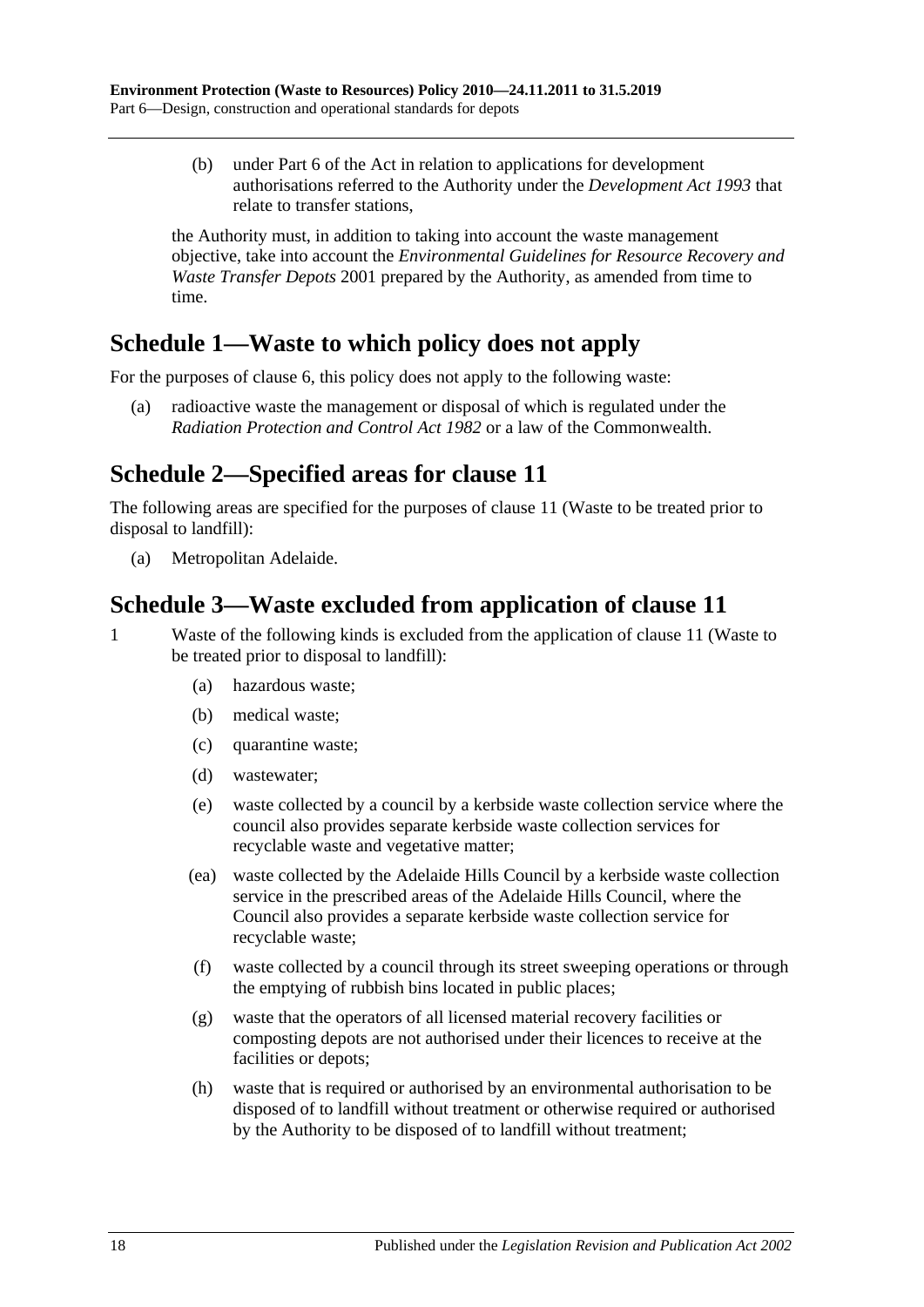- (i) for the period until the third anniversary of the day fixed by the Governor for this policy to come into operation—domestic waste transported other than by a licensed waste transporter.
- 2 For the purposes of this Schedule, the following are prescribed areas of the Adelaide Hills Council:
	- (a) the Watershed (Primary Production) Zone;
	- (b) the Hills Face Zone;
	- (c) the Public Purpose Zone,

as defined in the relevant Development Plan under the *[Development Act](http://www.legislation.sa.gov.au/index.aspx?action=legref&type=act&legtitle=Development%20Act%201993) 1993*.

## <span id="page-18-0"></span>**Schedule 4—Prohibited landfill waste**

<span id="page-18-1"></span>1 For the purposes of [clause](#page-10-1) 12 (Disposal of prohibited landfill waste), the waste identified below is prohibited landfill waste for the specified area.

| <b>Waste</b>                     |                                                                                                                                                                                                                                                                                                                 | Area             |  |  |
|----------------------------------|-----------------------------------------------------------------------------------------------------------------------------------------------------------------------------------------------------------------------------------------------------------------------------------------------------------------|------------------|--|--|
| Risk-based                       |                                                                                                                                                                                                                                                                                                                 |                  |  |  |
| (1)                              | Hazardous waste                                                                                                                                                                                                                                                                                                 | All of the State |  |  |
| (2)                              | Lead acid batteries                                                                                                                                                                                                                                                                                             | All of the State |  |  |
| (3)                              | Liquid waste                                                                                                                                                                                                                                                                                                    | All of the State |  |  |
| (4)                              | Medical waste                                                                                                                                                                                                                                                                                                   | All of the State |  |  |
| (5)                              | Oil                                                                                                                                                                                                                                                                                                             | All of the State |  |  |
| (6)                              | Tyres—whole tyres other than earth mover tyres and tyres that<br>have been exposed to radioactive materials through mining<br>operations                                                                                                                                                                        | All of the State |  |  |
| (7)                              | On and after the first anniversary of the day fixed by the Governor All of the State<br>for this policy to come into operation—vehicles                                                                                                                                                                         |                  |  |  |
| Aggregated recoverable materials |                                                                                                                                                                                                                                                                                                                 |                  |  |  |
| (8)                              | Cardboard and paper waste aggregated for resource recovery<br>separately from other waste                                                                                                                                                                                                                       | All of the State |  |  |
| (9)                              | Glass packaging aggregated for resource recovery (whether alone<br>or with other recyclables)                                                                                                                                                                                                                   | All of the State |  |  |
| (10)                             | Metals—aluminium, copper, steel or iron or a blend or alloy of<br>any such metals aggregated for resource recovery (whether alone<br>or with other recyclables), other than metal products with<br>components of different metals that cannot be readily separated                                              | All of the State |  |  |
| (11)                             | PET or HDPE plastic packaging aggregated for resource recovery<br>(whether alone or with other recyclables)                                                                                                                                                                                                     | All of the State |  |  |
| (12)                             | Vegetative matter aggregated for resource recovery and collected<br>by a council by a kerbside waste collection service operated as a<br>separate collection service for such waste, other than such waste<br>collected from within a quarantine area declared under the Fruit<br>and Plant Protection Act 1992 | All of the State |  |  |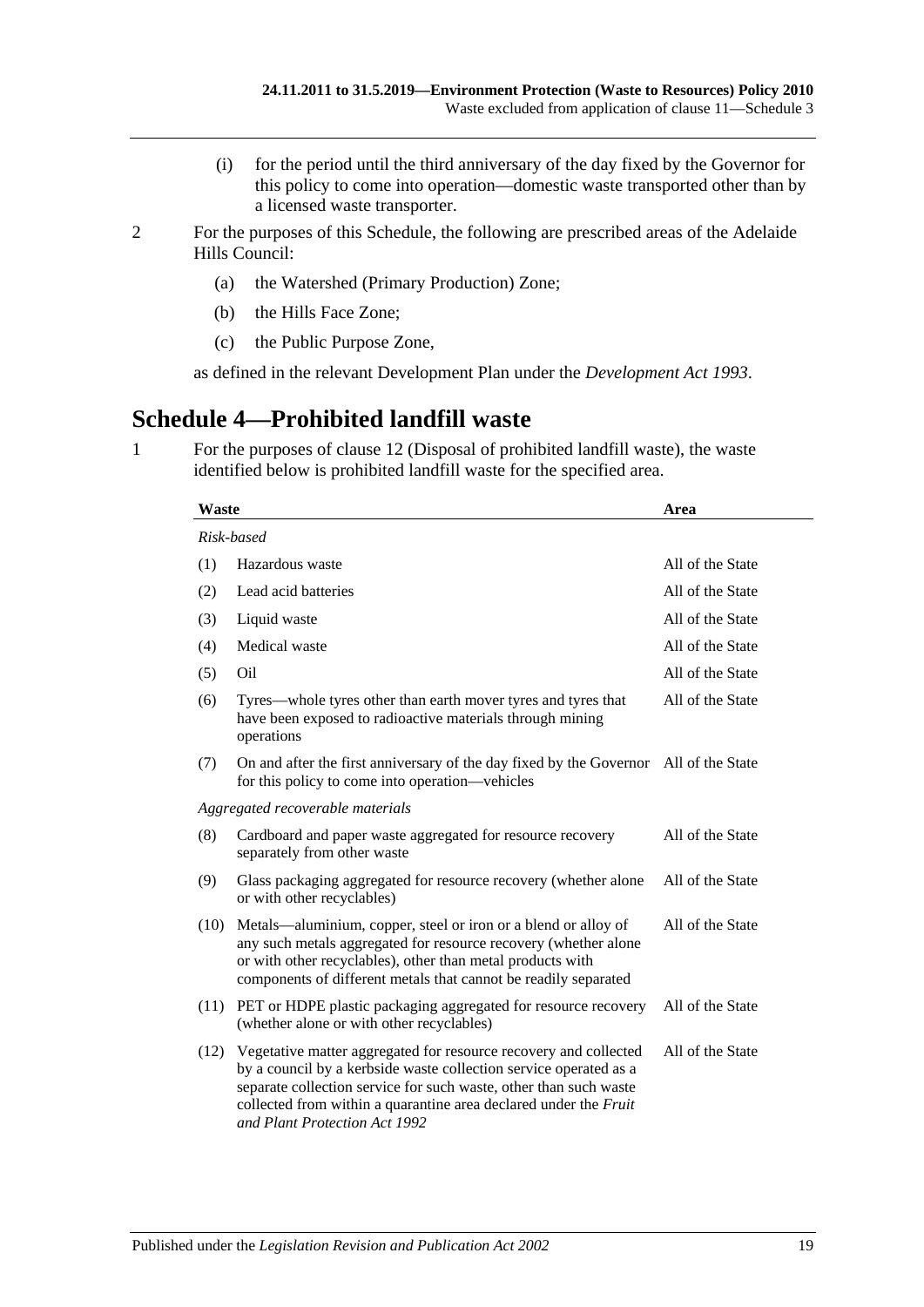Schedule 4—Prohibited landfill waste

| Waste |                                                                                                                                                                                                                                                                                  | Area                                                     |
|-------|----------------------------------------------------------------------------------------------------------------------------------------------------------------------------------------------------------------------------------------------------------------------------------|----------------------------------------------------------|
|       | (13) On and after the first anniversary of the day fixed by the Governor All of the State<br>for this policy to come into operation-PP or LDPE plastic<br>packaging aggregated for resource recovery (whether alone or with<br>other recyclables)                                |                                                          |
| (14)  | On and after the second anniversary of the day fixed by the<br>Governor for this policy to come into operation—PVC or PS<br>plastic packaging aggregated for resource recovery (whether alone<br>or with other recyclables)                                                      | All of the State                                         |
| Other |                                                                                                                                                                                                                                                                                  |                                                          |
| (15)  | On and after the second anniversary of the day fixed by the<br>Governor for this policy to come into operation—fluorescent<br>lighting and any other lighting that contains mercury                                                                                              | Metropolitan Adelaide                                    |
|       | (16) On and after the third anniversary of the day fixed by the Governor All of the State, other<br>for this policy to come into operation-fluorescent lighting and<br>any other lighting that contains mercury                                                                  | than Metropolitan<br>Adelaide                            |
|       | (17) On and after the second anniversary of the day fixed by the<br>Governor for this policy to come into operation—computer<br>monitors and televisions, including components, subassemblies<br>and consumables that are part of the equipment when discarded                   | Metropolitan Adelaide                                    |
| (18)  | On and after the third anniversary of the day fixed by the Governor All of the State, other<br>for this policy to come into operation—computer monitors and<br>televisions, including components, subassemblies and<br>consumables that are part of the equipment when discarded | than Metropolitan<br>Adelaide                            |
|       | (19) On and after the first anniversary of the day fixed by the Governor<br>for this policy to come into operation—white goods                                                                                                                                                   | Metropolitan Adelaide                                    |
| (20)  | On and after the first anniversary of the day fixed by the Governor<br>for this policy to come into operation—white goods                                                                                                                                                        | All of the State, other<br>than Metropolitan<br>Adelaide |
| (21)  | On and after the third anniversary of the day fixed by the Governor Metropolitan Adelaide<br>for this policy to come into operation—electrical or electronic<br>equipment not referred to above                                                                                  |                                                          |
|       | (22) On and after the third anniversary of the day fixed by the Governor All of the State, other<br>for this policy to come into operation—electrical or electronic<br>equipment not referred to above                                                                           | than Metropolitan<br>Adelaide                            |
|       | (23) On and after the second anniversary of the day fixed by the<br>Governor for this policy to come into operation—whole earth<br>mover tyres                                                                                                                                   | Metropolitan Adelaide                                    |
|       | (24) On and after the second anniversary of the day fixed by the<br>Governor for this policy to come into operation—whole earth<br>mover tyres                                                                                                                                   | All of the State, other<br>than Metropolitan<br>Adelaide |

stage in any process associated with dealing with the waste.

3 (1) The Authority may—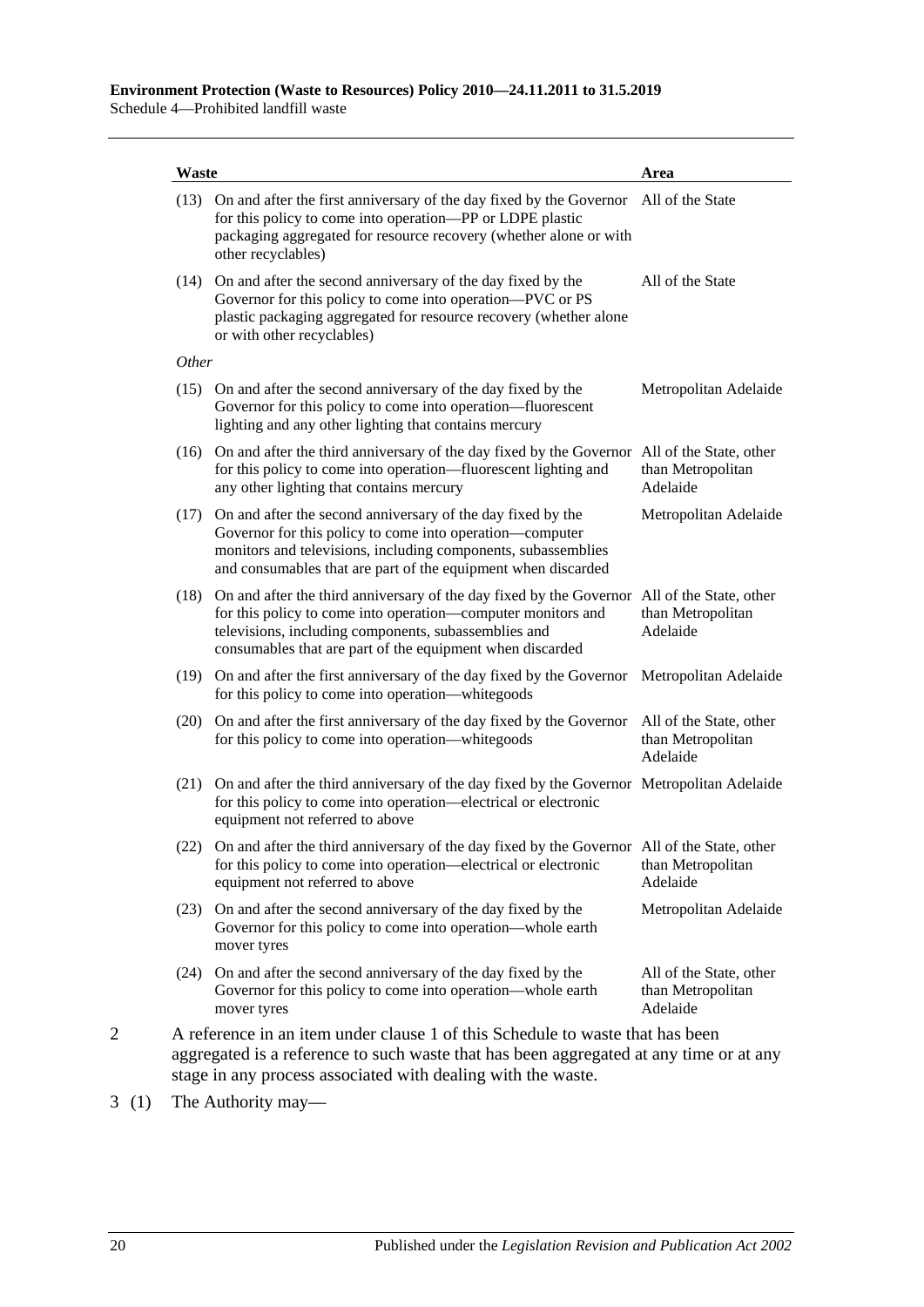- <span id="page-20-1"></span>(a) by notice in the Gazette, suspend the operation of an item under [clause](#page-18-1) 1 of this Schedule (including an item that is expressed to come into operation on a particular anniversary of the commencement of this policy) until a day to be fixed by further notice in the Gazette (being a day, if the Authority so declares, that is not before the expiration of a period specified by the Authority in relation to the particular item);
- (b) in relation to any item the operation of which is suspended under [paragraph](#page-20-1) (a), by notice in the Gazette (after taking into account any declaration under that paragraph), fix a day on which the item will come into operation (and thus have effect for the purposes of this policy).
- (2) Subclause (1) does not limit the operation of [clause](#page-5-1) 5 of [Part 1](#page-1-0) of the policy.
- 4 In this Schedule—

*HDPE* means High Density Polyethylene (No. 2 Plastics Identification Code marking);

*LDPE* means Low Density Polyethylene (No. 4 Plastics Identification Code marking);

*PET* means Polyethylene Terephthalate (No. 1 Plastics Identification Code marking);

*PP* means Polypropylene (No. 5 Plastics Identification Code marking);

*PS* means Polystyrene (No. 6 Plastics Identification Code marking);

*PVC* means Polyvinyl Chloride (No. 3 Plastics Identification Code marking).

# <span id="page-20-0"></span>**Schedule 5—Waste management codes of practice and general environmental duty**

For the purposes of [clause](#page-15-1) 20, the following are prescribed codes of practice:

(a) the *Industry Code of Practice for the Management of Clinical and Related Wastes, 5th edition, 2007* prepared by the Australian and New Zealand Clinical Waste Management Industry Group, as amended from time to time.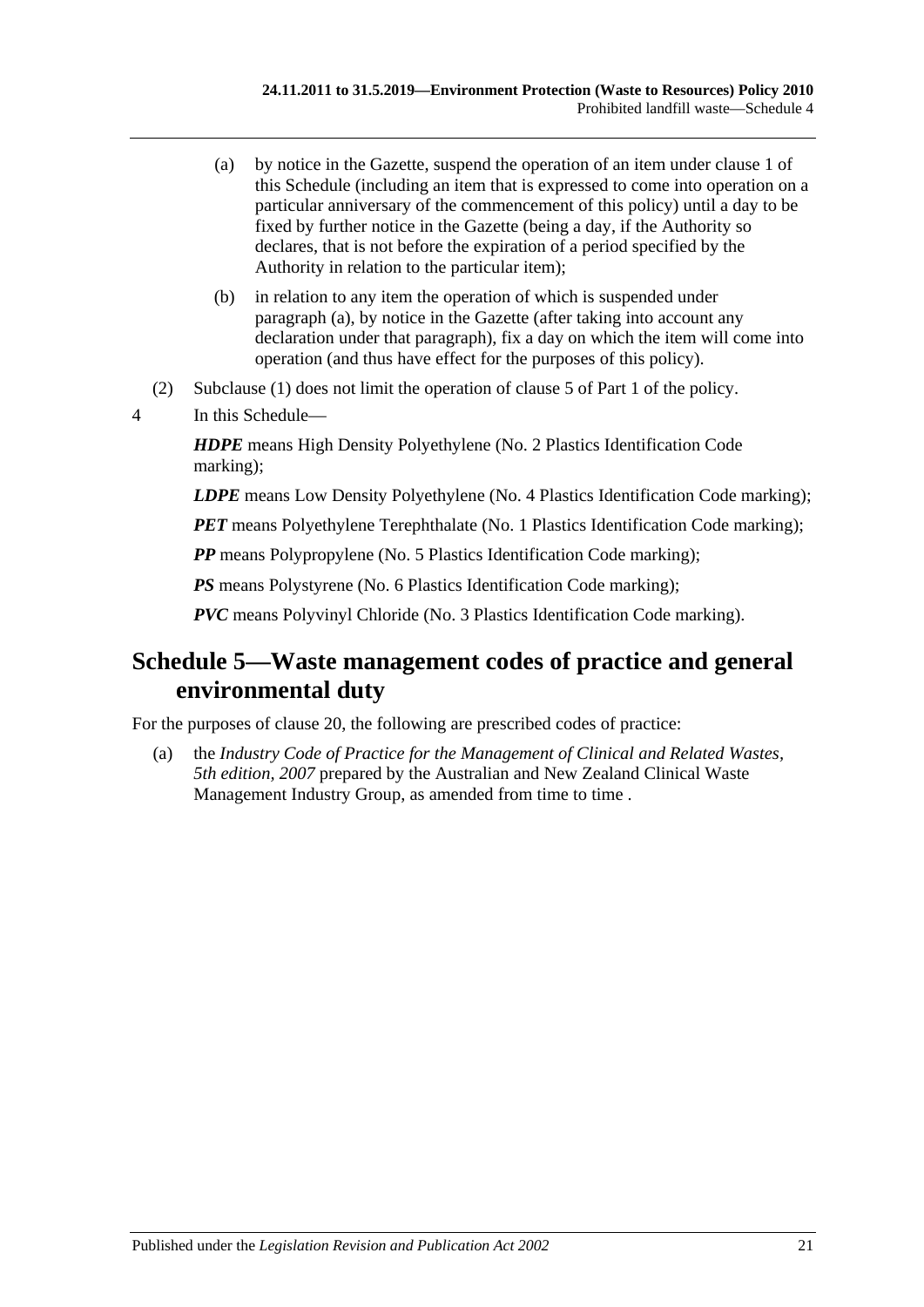# <span id="page-21-0"></span>**Legislative history**

### **Notes**

- Amendments of this version that are uncommenced are not incorporated into the text.
- Please note—References in the legislation to other legislation or instruments or to titles of bodies or offices are not automatically updated as part of the program for the revision and publication of legislation and therefore may be obsolete.
- Earlier versions of this policy (historical versions) are listed at the end of the legislative history.
- For further information relating to the Act and subordinate legislation made under the Act see the Index of South Australian Statutes or www.legislation.sa.gov.au.

## **Legislation revoked by principal policy**

The *Environment Protection (Waste to Resources) Policy 2010* revoked the following:

*Environment Protection (Waste Management) Policy 1994*

## **Principal policy and amendments**

New entries appear in bold.

| <b>Notice</b>               | Provision under<br>which notice is<br>made | Publication of policy in<br>Gazette | Commencement                                                                                                                                                             |
|-----------------------------|--------------------------------------------|-------------------------------------|--------------------------------------------------------------------------------------------------------------------------------------------------------------------------|
| Gazette 18.2.2010 p795      | s 28                                       | Gazette 18.2.2010 p796              | $1.9.2010$ : cl 2                                                                                                                                                        |
| Gazette 2.9.2010 p4692      | s 32                                       |                                     | $2.9.2010$ : cl 2                                                                                                                                                        |
| Gazette 24.11.2011<br>p4659 | s <sub>32</sub>                            |                                     | 24.11.2011: cl 2                                                                                                                                                         |
| Gazette 17.1.2019 p69       | s 32                                       |                                     | 1.6.2019 immediately after the<br>commencement of the<br><b>Environment Protection</b><br>(Variation of Act, Schedule 1)<br>(Waste Reform) Regulations<br>$2019:$ cl $2$ |

### **Provisions amended**

New entries appear in bold.

Entries that relate to provisions that have been deleted appear in italics.

| Provision        | How varied                                                                 | Commencement |
|------------------|----------------------------------------------------------------------------|--------------|
| Pt <sub>1</sub>  |                                                                            |              |
| cl 2             | omitted under the Legislation Revision and<br><b>Publication Act 2002</b>  | 2.9.2010     |
| Sch <sub>3</sub> |                                                                            |              |
| cl <sub>1</sub>  | Sch 3 amended and redesignated as cl 1 by<br>24.11.2011 p4659 cl 4(1), (2) | 24.11.2011   |